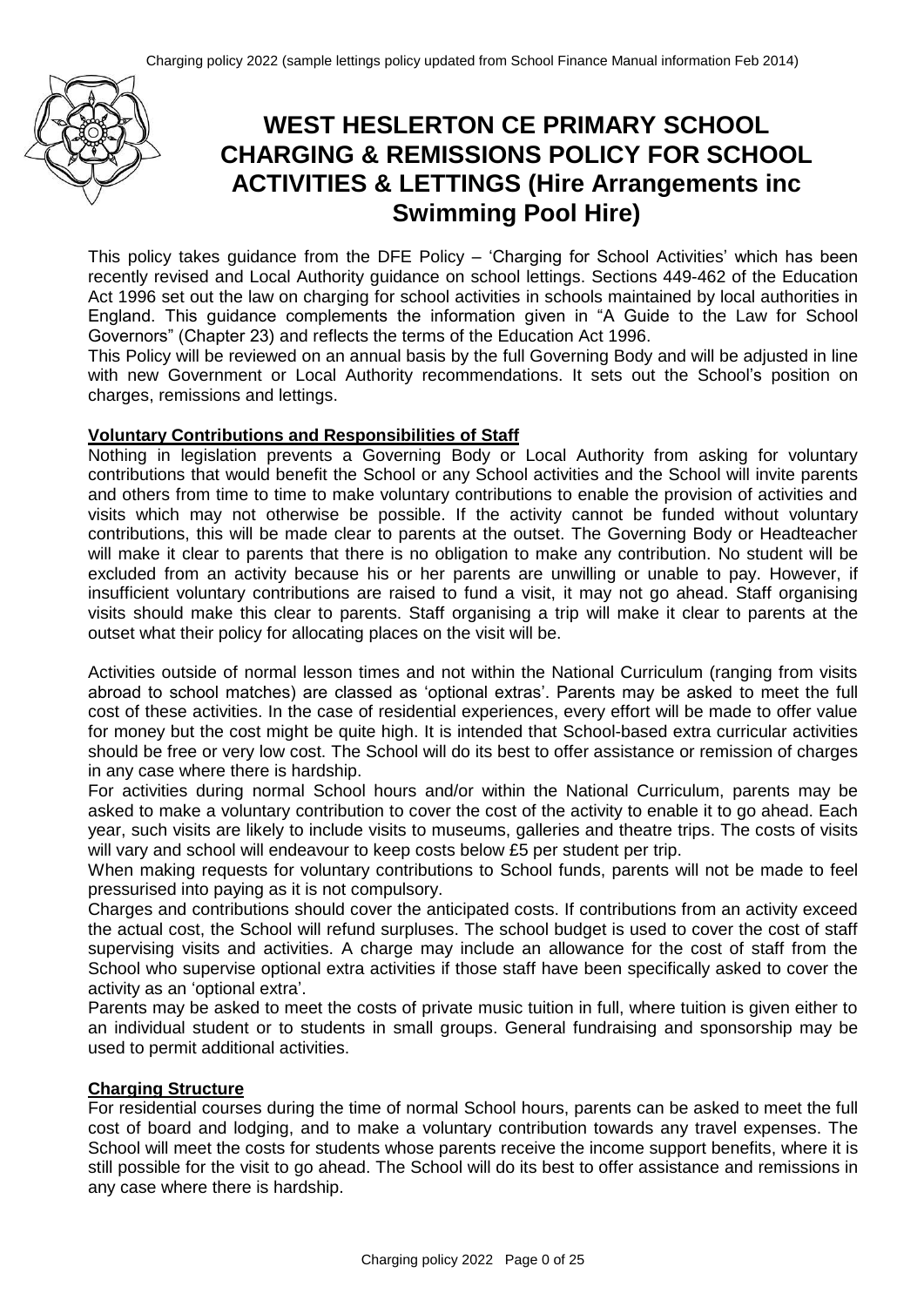Parents may be charged for some or all of the cost of damage to School property where this has been intentional. **Parents** will be expected to meet some or all of the cost for replacing lost or damaged books or equipment.

Edge Clothing sells a variety of uniform items on behalf of school. The school do not make a profit on these items. Parents may choose to purchase items from alternative providers in school colours should they wish.

### **Activities and Visits**

If the number of School sessions taken up by the visit is equal to or greater than 50% of the number of half days spent on the visit, it is deemed to have taken place during normal School hours (even if some activities take place late in the evening). Whatever the starting and finishing times of the day, regulations require that a school day be divided into two sessions: a 'half day' means any period of 12 hours ending with noon or midnight on any day. Time spent on travel counts in this calculation if the travel itself occurs during School hours. Activities during normal School hours may only involve a request for a voluntary contribution; parents may be charged an amount to cover the costs incurred to the School for activities mainly taking place outside of School hours.

Parents should be informed of the decision to ask for contributions at the planning stage of activities. Planned activities may be cancelled if financial support is not forthcoming. Parents may be asked to make a voluntary contribution towards activities taking place during School time, or towards activities which are a necessary part of the National Curriculum, or towards activities that form part of the School's basic curriculum for Religious Education. Parents will be asked to meet the full cost of optional extra activities that occur outside of normal School hours, where these activities are not a necessary part of the National Curriculum. Parents will be asked to meet the full cost of board and lodging, and to make a voluntary contribution towards travel expenses for residential visits which fall, in the main, during normal School sessions. Contributions are requested via online payment methods for security and tracking purposes. Students whose parents are receiving the following benefits should not be prevented from taking part in any School activity or trip that is open to other students:

- Income Support (IS);
- Income Based Jobseekers' Allowance (IBJSA);
- support under part VI of the Immigration and Asylum Act 1999;
- Child Tax Credit, provided that Working Tax Credit is not also received and the family's income
- (as assessed by Her Majesty's Revenue and Customs) does not exceed the limit set by HMR&C
- the guarantee element of State Pension Credit
- any similar income related employment and support allowances introduced by the Government.

Any charge made in respect of individual students will not exceed the actual cost of providing the optional extra activity, divided equally by the number of students participating. It will not include an element of subsidy for any other students wishing to participate in the activity whose parents are unwilling or unable to pay the full charge. In calculating the cost of optional extras an amount may be included in relation to:

- any materials, books, instruments, or equipment provided in connection with the optional extra;
- non-teaching staff;
- teaching staff engaged under contracts for services purely to provide an optional extra, this includes supply teachers engaged specifically to provide the optional extra; and

• the cost, or a proportion of the costs, for teaching staff employed to provide tuition in playing a musical instrument, where the tuition is an optional extra.

In cases where a small proportion of the activity takes place during School hours, the charge will include the cost of alternative provision for those students who do not wish to participate. Therefore no charge will be made for supply teachers to cover for those teachers who are absent from School accompanying students on a residential visit. Participation in any optional extra activity will be on the basis of parental choice and a willingness to meet the charges. Parental agreement is therefore a necessary pre-requisite for the provision of an optional extra where charges will be made.

When the School informs parents about a forthcoming visit, the member of staff leading the trip should make it clear that parents who can prove they are in receipt of income support benefits will be exempt from paying the cost of board and lodging. However, where voluntary contributions would not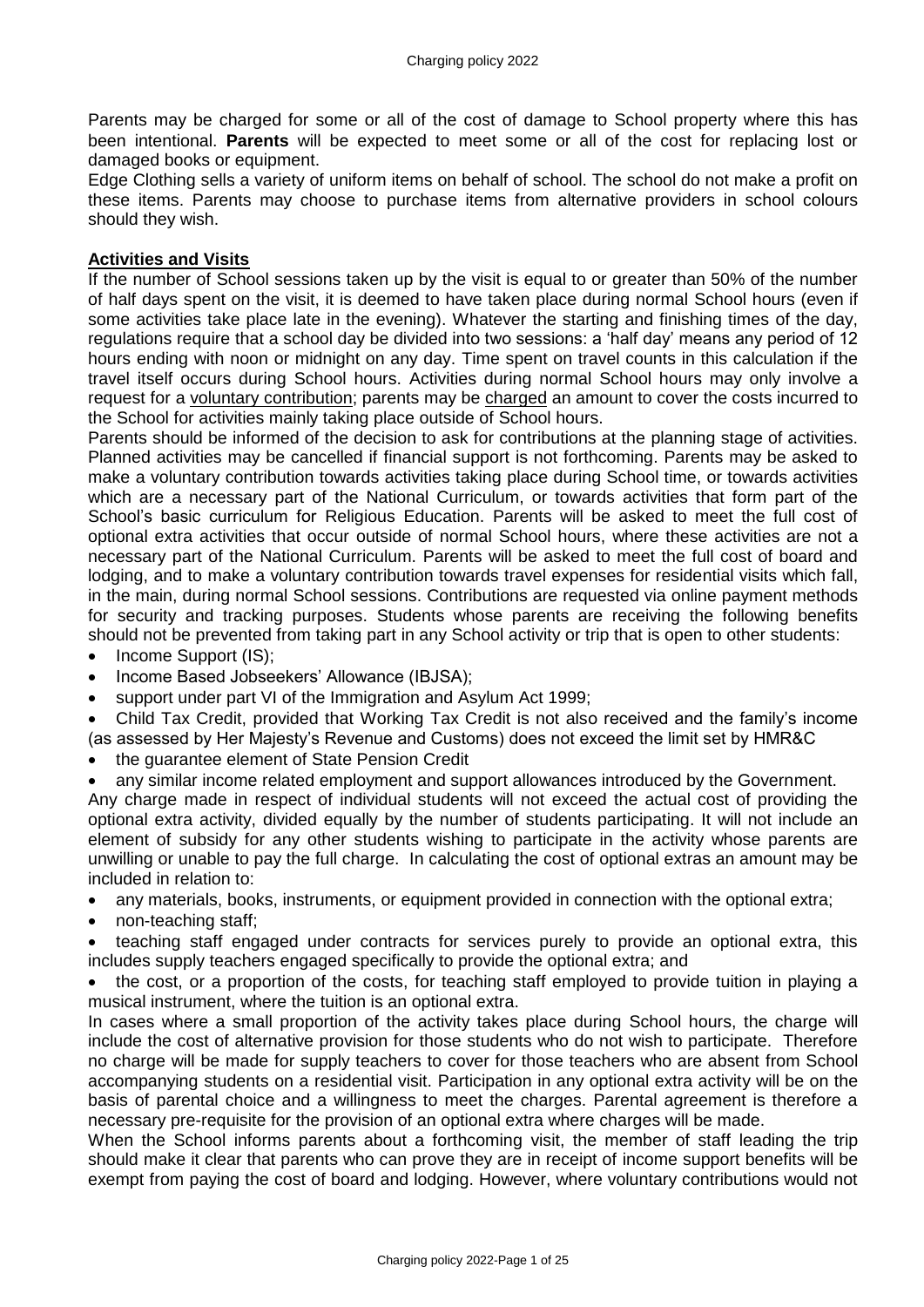cover the cost of a visit, it would be likely that the visit would be cancelled where the trip was not an essential element of the curriculum.

#### **Music Tuition**

The law states that all education provided during school hours must be free, but music lessons are an exception to this rule. The Education and Inspections Act 2006 introduced a regulation-making power which allowed the Department for Children, Schools and Families to specify circumstances where charging can be made for music tuition. The new Regulations, which came into force in September 2007, provide students with greater access to vocal and instrumental tuition. Charges may now be made for teaching either an individual student or groups of any appropriate size (provided that the size of the group is based on sound pedagogical principles) to play a musical instrument or to sing. Charges may only be made if the teaching is not an essential part of either the National Curriculum or a public examination syllabus being followed by the student(s).

### **Early Years**

#### **Nursery Charges for Additional Sessions over the funded 15 hours**

All 3 and 4 year old children have an entitlement to 15 hours funded entitlement and this entitlement must always be completely free at the point of delivery. A parental agreement will be required in relation to the funded 15 hours provision.

Children whose parents qualify for the 30 hour extended childcare entitlement can access 25 hours of sessions per week.

Children whose parents do not qualify for the 30 hour extended childcare entitlement may access additional sessions over the 15 hours per week entitlement but this is dependent upon the number of children who are attending for funded sessions and to whom priority will be given. This may be charged per session.

#### **Free School Meals**

For information on free school meals where applicable please see the School Office Manager. Where there is entitlement to a Free School Meal the lunchtime supervision charge will be waived for the sessions that the Free School meal applies.

### **Important Note:**

Any sums payable by parents for optional extras such as unpaid nursery fees, extended school provision etc to which they have agreed in writing, or for board and lodging shall be recoverable as a civil debt and may also be subject to late payment charges.

#### **Late Payment Charges**:

Charges will be levied at the higher of **£5.00 or 5%** (change as necessary)of the outstanding debt, to cover associated administration costs.

### **Miscellaneous Charges (other than for students)**

#### **Photocopier charges**

A4 5p per copy, black and white A3 10p per copy, black and white 10p per copy, colour 20p per copy, colour Own paper – half cost All prices include VAT.

### **Telephone charges**

Staff and others using a School telephone or the fax machine may do so, with the prior agreement of the office, at the rate charged by the telephone supplier. All prices include VAT.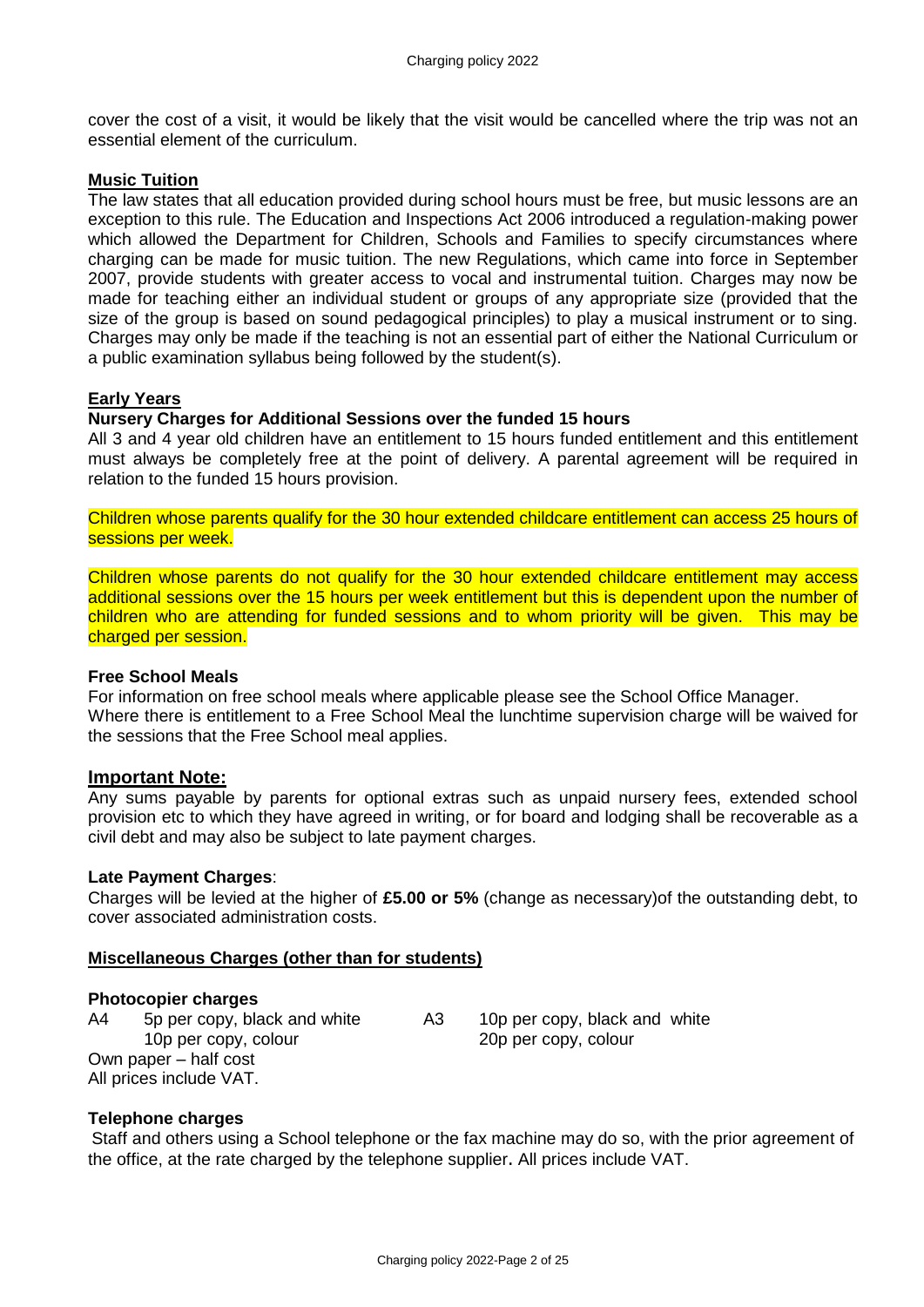### **Value Added Tax**

The Governors are constrained by law to apply value added tax to all transactions where appropriate.

#### **LETTINGS**

# Scale of charges

# **Letting of rooms / site** School Hall E / hour Subject to review Playing Field E / match or competition }

**Any additional charges or caretaking work will be charged to the individual organisation as required.**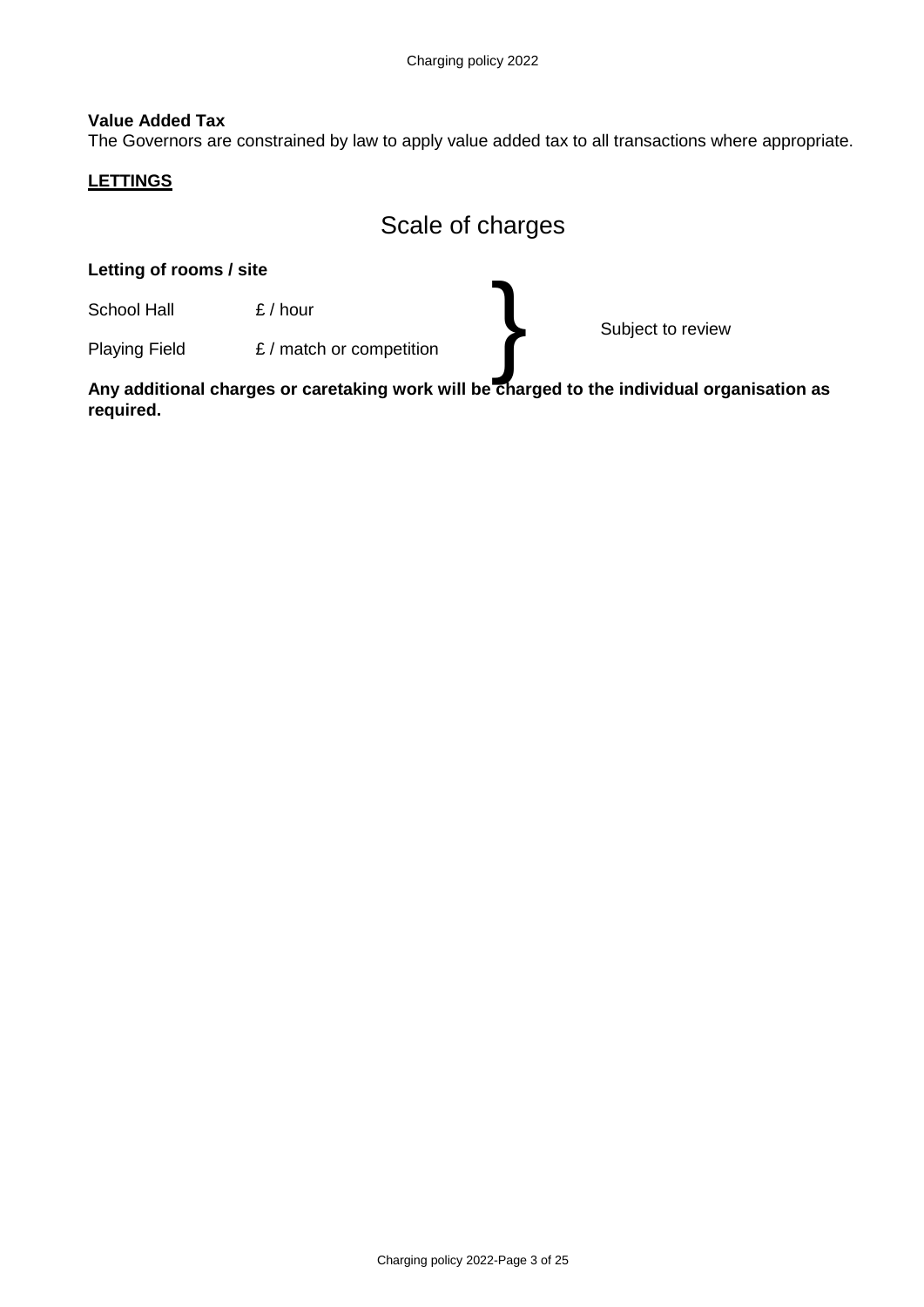# **West Heslerton CE Lettings Policy**

### **Introduction**

The Governing Body is committed to ensuring the efficient use of the school's premises and making them available for use by the local community.

However, the overriding aim of the Governing Body is to support the school in providing the best possible education for its pupils, the promotion of equality and opportunity and the community cohesion of the local area. Any hiring out of the premises to outside organisations will be considered with this in mind.

## **Definition of a Hire Arrangement**

A hire arrangement may be defined as:

"Any use of the school buildings or grounds by parties other than the school and its partners. This may be a community group (such as a local football team) or a commercial organisation (such as a local "Weight Watchers" branch)."

The following activities fall within the day to day business of the school and are not considered to be hire arrangements.

- Governing body meetings
- Extra-curricular activities arranged by the school for pupils
- Parents meetings
- Friends of School meetings

The costs arising from these uses are therefore a legitimate charge against the school's delegated budget.

### **Types of Hire Arrangements**

The Governing Body has agreed to define hire arrangements under the following categories:

• **School Hire Arrangements** for activities for pupils or their parents/carers that provide educational benefit to pupils that the school wishes to subsidise;

• **Community Hire Arrangements** for other community activities which should be made on the basis of full cost recovery; and

• **Commercial Hire Arrangements** will be charged on a cost plus an income margin for the school.

### **Hire Arrangement Times, Available Facilities and Equipment**

The following times, facilities and equipment available are agreed as follows:

- School Hall
- Plaving field

Available 8am to 6pm

Variations to these facilities and times will be subject to the approval of the headteacher.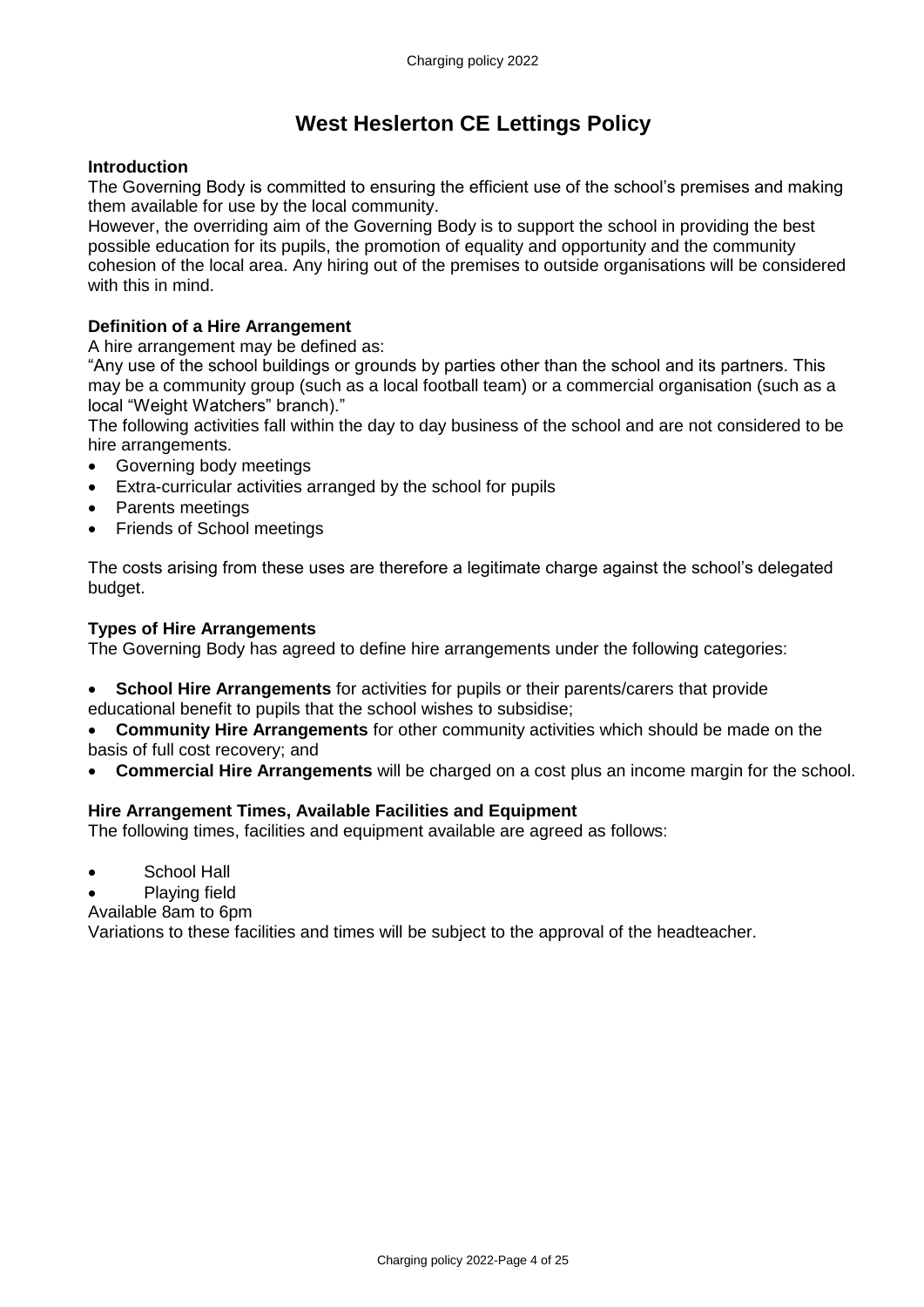## **Priority for Hire Arrangements**

Being mindful of the needs of the local area, the Governing Body has undertaken an assessment of local needs. This information has been used to determine the priorities for hire arrangements. The following hire arrangements are especially encouraged:

- Educational activities open to school pupils and their families
- Recreational activities open to school pupils and their families
- Activities organised by local community groups for the benefit of the local community

• Hire arrangements to parents attached to the school / people living in the local community / voluntary organisations / women's groups / disability groups / low income groups / children's groups / youth groups etc

The following activities are not considered appropriate for hire arrangements as they are either well provided for in the local area, are not deemed to be compatible with the ethos of the school or are not able to be accommodated within the school's facilities:

- commercial activities with little potential to generate income or support the school,
- events selling alcohol or promoting gambling

### **Applications**

Organisations or individuals seeking to hire the school premises should contact the school office. Following receipt of an enquiry, the enquirer shall be provided with a Hire Arrangements Information Pack which includes copies of the following:

i. the School's Hire Arrangements policy;

- ii. the School's Terms and Conditions;
- iii. the Scale of Charges; and
- iv. the application form

All applications for the hire of accommodation must be made on the appropriate application form (H1) and submitted to the Headteacher at least three weeks before the proposed date of the hire arrangement.

Applications from young persons under the age of 18 must include the name, address and signature of the guarantor who shall be over the age of 18.

The person signing the application form will be considered to be the Hirer and in doing so will be in acceptance of the terms and conditions of the hire arrangement.

A record of all enquiries shall be kept on file.

The Headteacher will decide on the application with consideration to:

• The priorities for hire arrangements agreed by Governors and set out in the school's hire arrangements policy

- The availability of the facilities and staff
- The school's equal opportunities, health and safety, child protection policies

• The health and safety considerations such as numbers of users, type of activity, qualifications of instructors etc.

Once a hire arrangement has been approved, a letter of confirmation will be sent to the Hirer. The Hirer will be invoiced for the cost of the hire arrangement in accordance with the Governing Body's current scale of charges. We will seek payment in advance in order to reduce any possible bad debts and/or a deposit to cover damage. A guarantee card will be required to support cheques wherever possible. An official receipt will be issued for all payments received. All hire arrangement fees received will be paid into the school's bank account. The income and expenditure relating to hire arrangements shall be clearly recorded by the school and reported under the guidelines for Consistent Financial Reporting.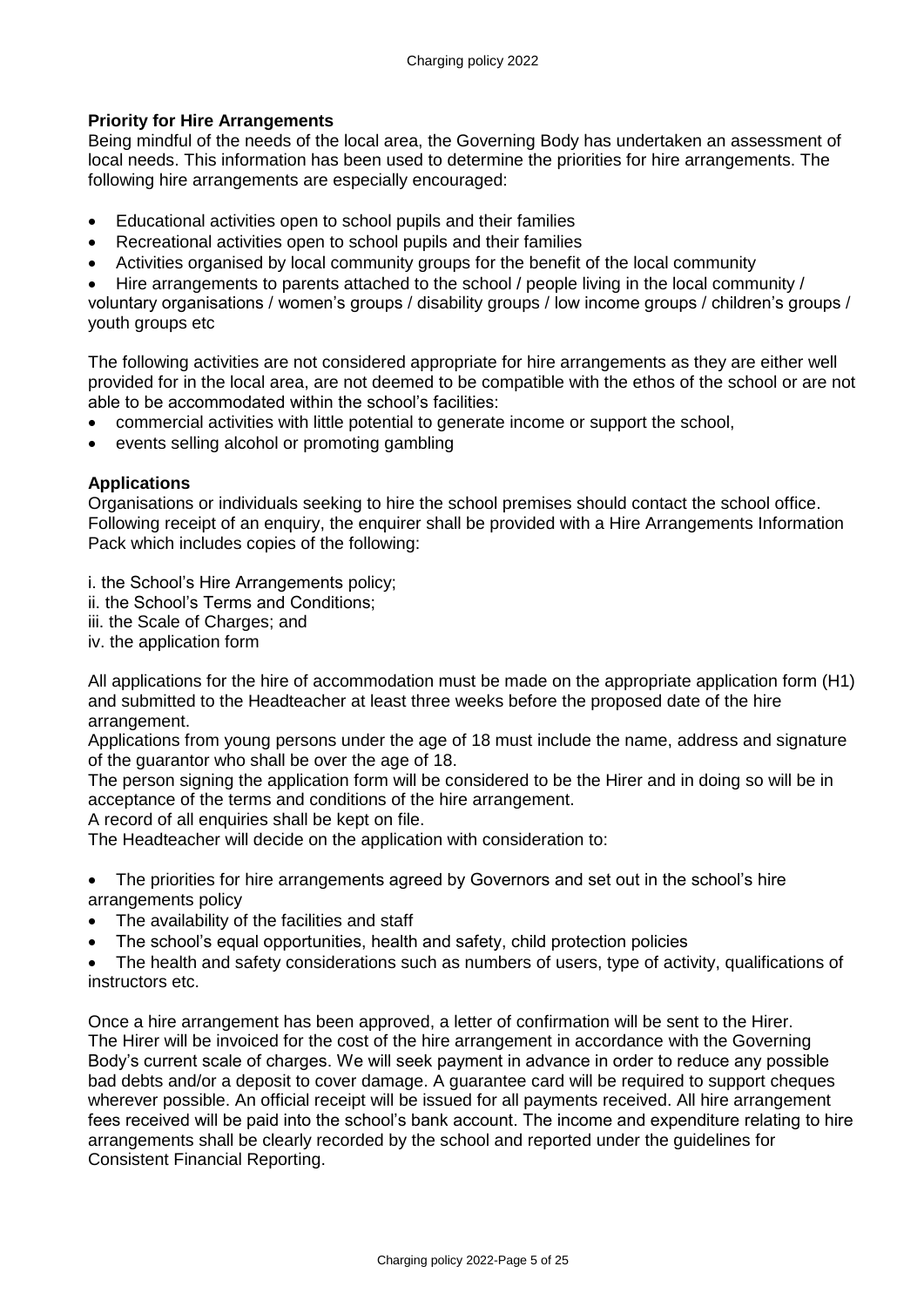The Headteacher on behalf of the Governing Body has the right to refuse an application and no hire arrangement shall be regarded as "booked" until approval has been given in writing and payment received in full. The reason for refusals shall be recorded on the application form and fully explained to the enquirer.

### **Charges**

Whilst recognising that the School has a statutory duty to ensure that it does not suffer a net loss in hiring out accommodation, the Governors seek to set a scale of charges at a reasonable level that is not unduly onerous for those organisations within the community that operate on a voluntary basis. Charges are set out in the Schedule of Charges.

The scale of charges shall be reviewed annually by the Governing Body for implementation from the beginning of the next financial year. The details of current charges shall be provided in advance of any hire arrangement being agreed and users shall be given 28 days' notice in writing of any variation to charges.

For the purpose of charging, the headteacher is empowered to determine to which group any particular individual or organisation belongs. She is also able to offer any discounts or agree a subsidy for any hire arrangements, as they deem appropriate. The basis of charging will be determined by the purpose for which the hire arrangement is arranged.

The charges payable shall be those applying at the time of the hiring and not at the time of application.

The school reserves the right to require a deposit over and above the hiring charge that equates to 25% of the hire charge as a surety against damage to the premises (including any equipment) or the premises being left in an unacceptable condition necessitating their incurring additional costs for cleaning, caretaking or other expenses. Within 14 days of the end of the hire arrangement the deposit shall be refunded to the Hirer subject to any deductions that may be made for loss or damage to school premises/equipment.

The school is constrained by law to apply value added tax to all transactions where this is appropriate. The hire arrangement of rooms for non-sporting activities is exempt from VAT whereas sports hire arrangements are subject to VAT.

The minimum hire period shall be one hour.

The school will seek to recover any cost incurred by the school that is unavoidable and results directly from the cancellation of a hire arrangement. The timescale and charges for cancellations are set out in the Terms and Conditions of Use.

### **Management of Hire Arrangements**

The Governing Body has delegated day-to-day responsibility for hire arrangements to the Headteacher in accordance with the Governing Body's policy. Where appropriate, the Headteacher may delegate all or part of this responsibility, such as security, child protection, etc to other members of staff, whilst still retaining overall responsibility for the hire arrangements process.

If the Headteacher has any concern about whether a particular request for a hire arrangement is appropriate or not, he will consult with the Chair of Governors.

The school should ensure that the terms of any contract for hire arrangements such as sports activities, theatre groups, cubs and scouts, etc that will require the contractor to employ staff or use volunteers to work with, or provide services for children, regardless of whether they attend the school or not, also requires the contractor to adopt and implement the measures described in this guidance. They shall also monitor the contractor's compliance. An annual report on hire arrangements will be delivered to the Governing Body and will include information on users, finance, incidents and accidents, enquiries and any hire arrangements refused.

### **Security**

The Headteacher has delegated authority to determine the security risk for each hire arrangement and shall be responsible for allocating a continuous security presence or other control measure. Entrance to the school shall be via the main door which will be opened by the school at the agreed time. For security reasons, the school keys shall not be available to the Hirer.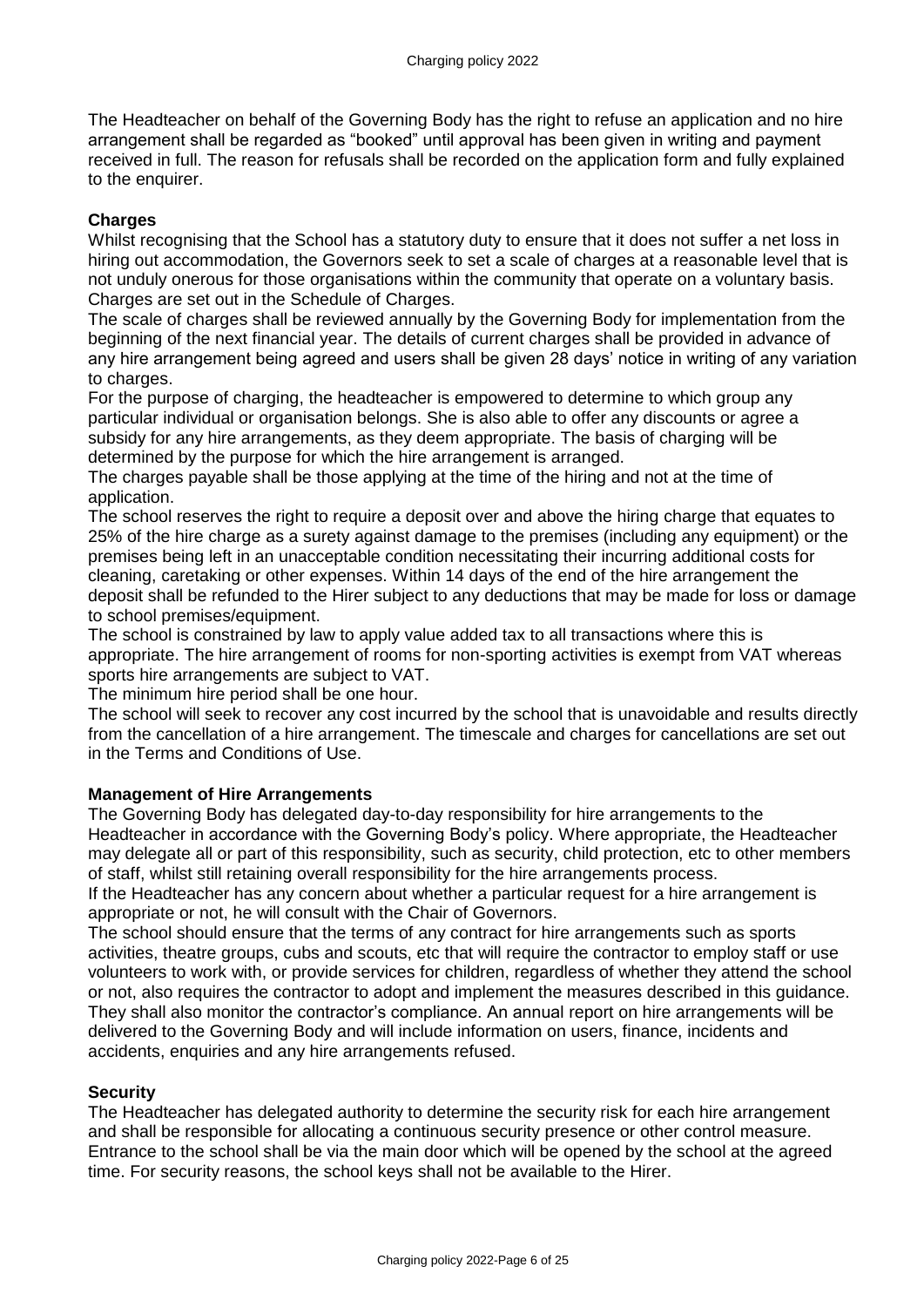The Hirer must use only that area of the premises hired and must observe any instructions given by the School concerning the areas available and unavailable.

The Hirer shall not have access to the school's landline telephone and shall be required to have access to their own acquired mobile phone for emergencies.

### **Conduct of Users**

The Hirer shall be present at all times during the hire and shall be responsible for the maintenance of good order; special attention shall be given to:

• The behaviour of those in attendance;

• The interests of residents in the neighbourhood so that they are not disturbed or caused any inconvenience;

- Other functions being held elsewhere on school premises so that they are not interfered with;
- All those in attendance vacating the premises in an orderly manner and by the finishing time as stated on the application form.

Smoking is not allowed within the school's perimeter.

Animals, other than Guide Dogs, are not permitted anywhere on the school premises except with the express approval of the Governing Body.

### **Indemnity and Insurance**

Neither North Yorkshire County Council nor the school shall be liable for any injury or damage to persons or property upon its premises (so far as they are legally able to do so) sustained during the hire.

The Hirer shall agree to indemnify North Yorkshire County Council, its employees and agents and the school against all actions, proceedings, claims, damages, awards or costs in respect of loss, damage, death or personal injury during the period of hire or before or after that time unless such death or injury occurs as a result of the negligence or breach of duty of North Yorkshire County Council, the school or their agents or employees.

The Hirer must be covered by public liability insurance policy with a minimum limit of £5 million including damage to the premises and its contents. It shall be necessary to produce documentary evidence of the cover when booking.

The Governing Body may at its discretion waive this requirement where the Hirer is an individual or small informal group of individuals (not using the school buildings for commercial or business purposes) who **do not** fall within the following definition and are not able to obtain public liability insurance:

- Members of any club, association or society which operates by subscription or entry fee;
- Any charity or individual organisation, carrying on business with a view to profit.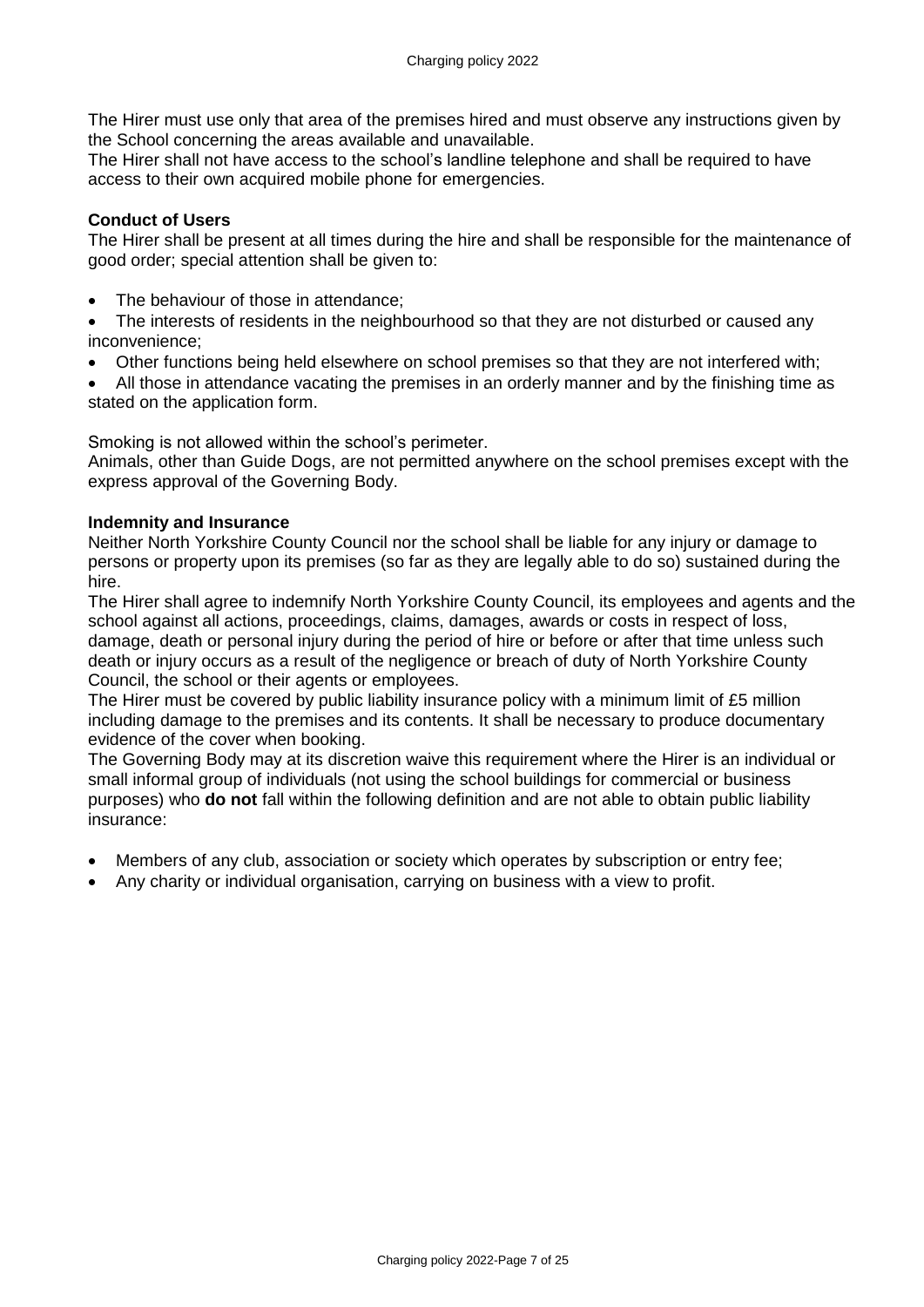## **Cancellation**

The Governors may end a booking arrangement by giving the User three months written notice to expire at any time.

The Governors may end the agreement immediately by notice given by them:

1. If at any time any payment due remains unpaid for more than 28 days after becoming due

2. If the user fails to remedy any breach of any conditions as set out in the terms and conditions of hire after being required to remedy such breach by 28 days notice in writing

3. If the User breaches any of the conditions as set out in the terms and conditions of hire which in the opinion of the Governors is incapable of being remedied and the Governors state this in a notice given by them

4. In extreme cases the Governors may terminate this agreement summarily without notice if it has been shown that the User has not ensured that suitable arrangements are in place with regard to the safeguarding of children, vulnerable adults and child protection in line with the requirements of current legislation and any North Yorkshire County Council safeguarding procedures.

The school will not refund any sum paid.

The school shall not be held liable or be required to pay compensation for any loss sustained as a result of or in any way out of the cancellation of the hire.

#### **Appeals Procedure**

If a Hirer has a hire arrangement application rejected or agreement withdrawn they have the right to appeal to the Governing Body.

The appeal should be made in writing and will be presented at the next full meeting of the Governing Body.

The Hirer will be informed of any action and/or decision taken by the Governing Body. The Governing Body's decision is final.

### **Complaints Procedure**

If a Hirer is dissatisfied with any aspect of the service they have received, they should at the earliest opportunity attempt to resolve this with the staff at the school. Every effort will be made to resolve disputes between parties quickly and effectively.

In the event of a dispute, the complainant should proceed as follows:

1. The relevant member of staff should be contacted to try to resolve the problem.

2. If the matter cannot be resolved satisfactorily, the Headteacher should be contacted.

3. If the matter remains unresolved, the complaint must be submitted in writing to the Headteacher.

4. Where the Headteacher has failed to satisfy the complainant, the Governing Body may review the case.

Having exhausted the steps above, all unresolved disputes or differences shall be referred to a single arbitrator who shall be determined by the school's Governing Body.

### **Policy Review**

**Reviewed, Summer 2022 by the FGB**

**Review date: Spring 2025 by the Staff**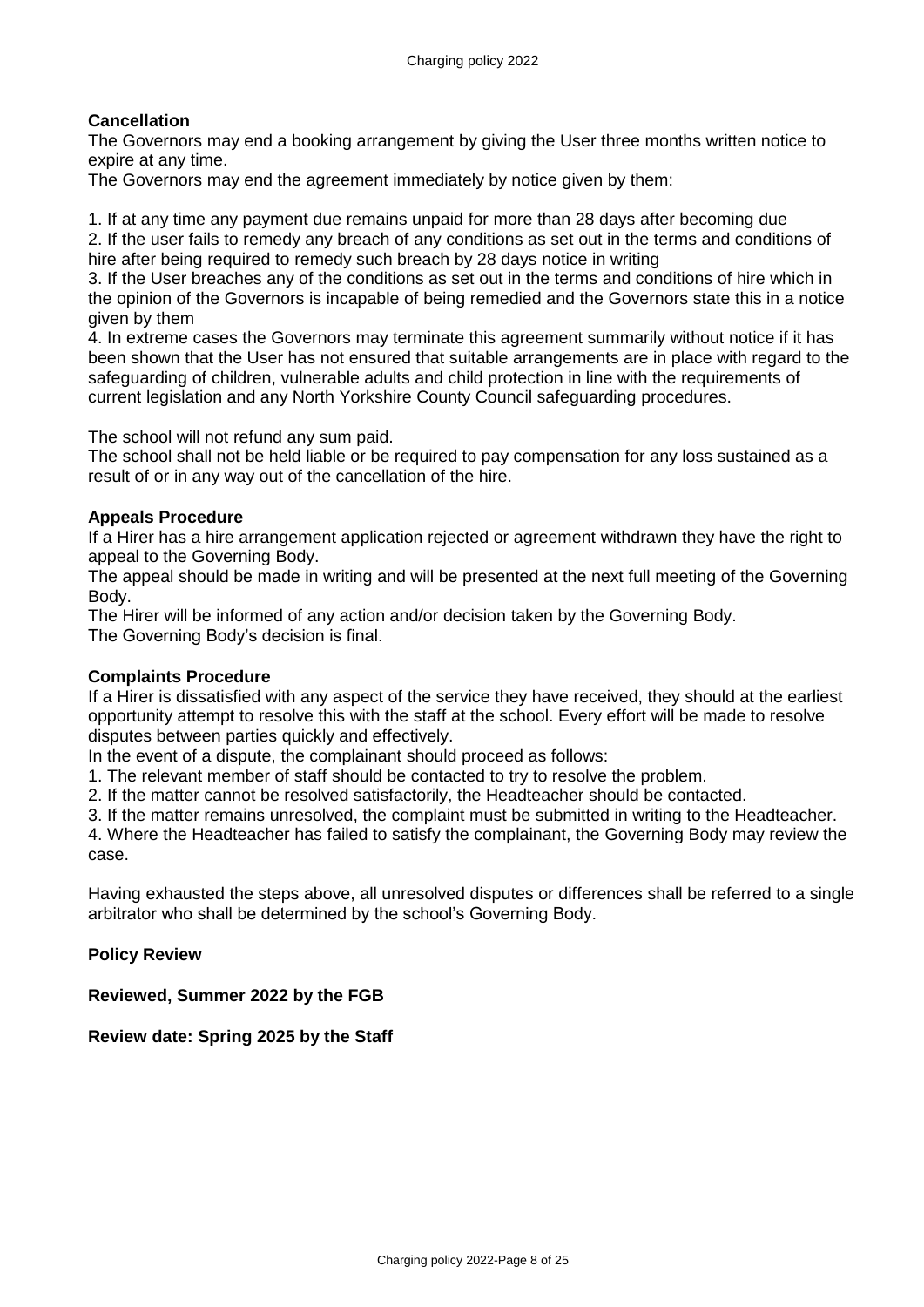# **Value Added Tax Regulations**

In accordance with current Value Added Tax regulations, the supply of sports facilities for playing any sport or participating in physical recreation normally incurs standard rated VAT of 20%. However, in certain circumstances organisations may be eligible for a VAT exemption for use of the following facilities:

- Sports pitches
- Swimming pools
- Sports halls
- Sports courts
- Sports equipment
- Gymnasiums
- Assembly halls

### **The supply of facilities for sporting activities can be exempt if all of the following criteria are met:**

1. It is for a series of 10 or more periods of any duration;

2. Each period is for the same activity and at the same place,

3. The interval between periods is never less than one day or more than 14 days.

4. The fee for the hire arrangement relates to the whole series of sessions and is evidenced by a formal Hire arrangements contract issued by the Hire arrangements Service;

5. The use of facilities is exclusive to the customer or is a distinct or separate area/facilities;

6. The customer is a school, club, association, or organisation representing clubs and associations *and meets the criteria of an eligible body as determined by the HMRC;* and

7. The activity taking place is a qualifying activity (list available upon request)

### **The conditions governing these special arrangements are as follows:**

• The minimum interval between periods of one day is a strict 24 hours e.g. if a session is booked from 7pm to 8pm one day, it is not possible for the next session to start prior to 7pm the following day without invalidating the VAT exemption.

• There must be clear evidence of a formal agreement, which must be in place prior to the commencement of the first session in a series of hire arrangements.

• Any extra charges for extended or additional sessions not in the original agreement will incur standard rated VAT at 20%.

The formal agreement offers customers the option to pay in advance of the activity. Annual bookings for term time only use will be charged in advance/arrears of the term less VAT providing all the criteria are met and providing that there are 10 occasions booked in each term, otherwise VAT will be chargeable:

• If payment in advance is made, there will be no refund unless the sessions are cancelled due to circumstances outside of the control of the solely liable person– please see cancellation policy.

If payment in arrears is made and a refund is given due to the customer cancelling or varying the length of any sessions then the whole hire arrangement (or term, if an annual term time only booking is made) becomes liable for standard rated VAT at 20%

• Previous qualification for VAT exemption will not be taken into account for new bookings and each application will be assessed via the above legislative criteria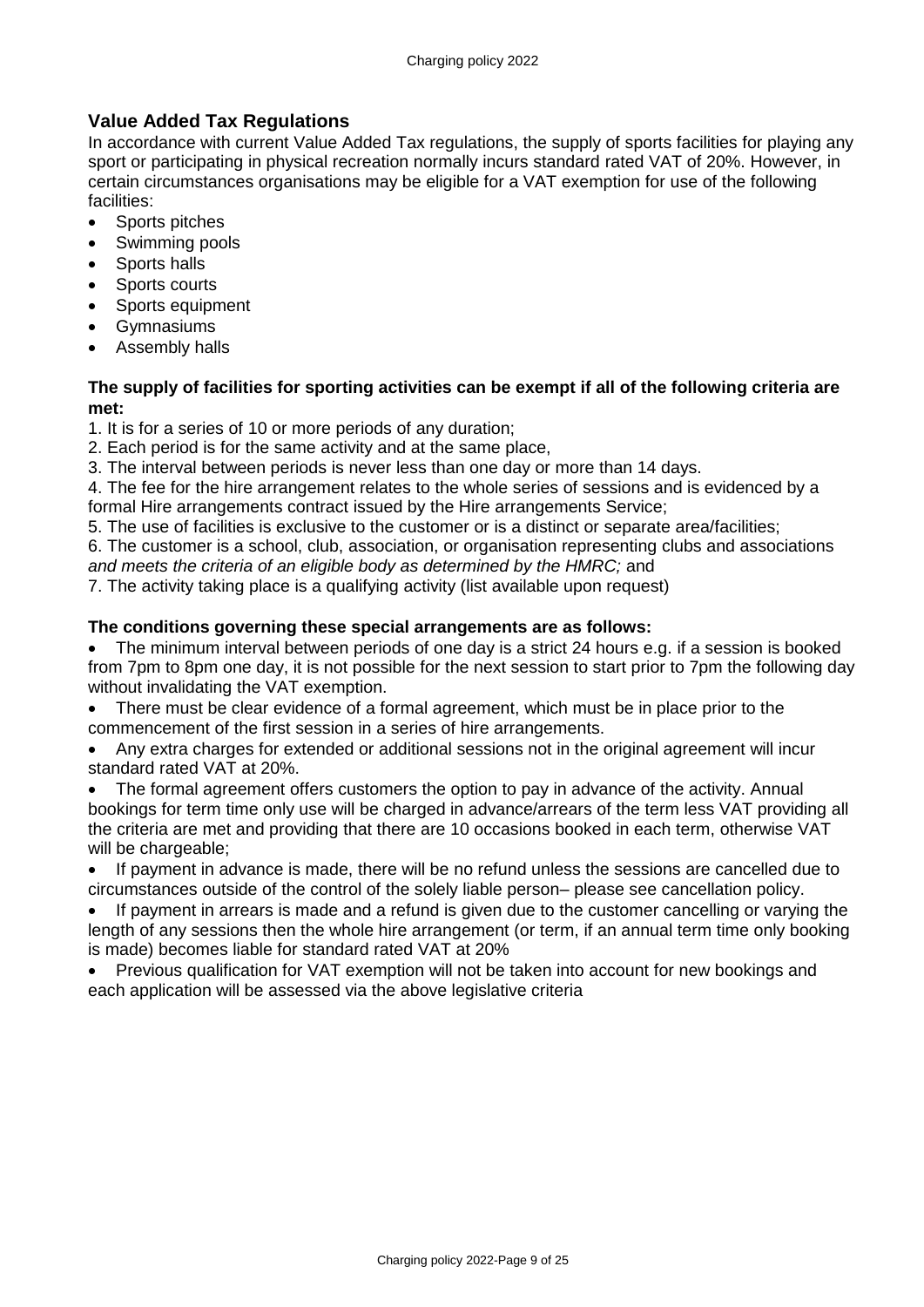# **Terms and Conditions for Use of School Premises**

All groups/organisations that use the premises are required to read these terms and conditions and agree to abide by them. This terms and conditions document will be signed by the Chair of Governors at the School and the Hirer/nominated person from the hiring group/organisation.

#### **Interpretation**

'The School' means the Governing Body of the School, its employees and agents.

'The Hirer' is the organisation or individual with whom the school is contracting.

#### **Purpose of Use**

1. The accommodation shall only be used for the purposes and within the hours stated on the application, as confirmed by the School. The Hirer shall be responsible for ensuring these conditions of occupation are observed and that there is no interference with the normal activities of the school.

2. The Hirer shall not assign or sublet the whole or any part of the benefit of this agreement. 3. No interference is to be made with school property/equipment/premises which do not form part of

the hire arrangement.

4. Nothing in this agreement shall create a tenancy.

#### **Access**

5. The Governing Body or its representative has access to the areas subject to hire for the purpose of inspection.

#### **Health and Safety**

6. The Hirer must comply with all laws relating to the premises and the occupation and use of the premises by the Hirer including but not limited to Health and Safety legislation.

7. The Hirer is responsible for the effective supervision of the arrangements and activities in the premises during the period of hire and for the prevention of disorderly behaviour so as to ensure that no nuisance or annoyance arises to the occupiers of adjoining premises or neighbouring residents and shall behave reasonably at all times.

8. The school fire, emergency and evacuation procedures shall be forwarded to the Hirer (form H2) and it is the Hirer's responsibility to ensure that the whole party are aware of these procedures. The Hirer shall be required to take any precautions necessary to ensure the safety of those attending the period of hire, including ensuring the means of escape from fire are not blocked or impeded.

9. It is the Hirer's responsibility to ensure that there is someone present who is suitably qualified to deliver first aid in the event of an emergency.

10. The Hirer shall immediately inform the school of any emergency, accident or serious incident that occurs on the school premises. This shall be done in person and may require the applicant telephoning [specify who and provide a contact telephone number] the Headteacher or the Premises Manager. The Hirer shall be responsible for reporting to the Health and Safety Executive any accident that arises from activities that it organises.

11. Hirers providing services to children, whether pupils at the school or others, must have policies and procedures in place to ensure children's safety, and must provide evidence of these to the school as required, i.e. Safeguarding Policy and Use of Mobile Phone Policy, CRB/ISA checks. Appendix 7 Sample Terms and Conditions

### **Payment of Hire Charges and Deposit**

12. Hire charges shall be due and payable 14 days before the date of the booking .

13. The school reserves the right to require a deposit over and above the hiring charge as a surety against damage to the premises (including any equipment) or the premises being left in an unacceptable condition necessitating their incurring additional cost for cleaning, caretaking or other expense.

14. Failure to appear for a hire arrangement shall result in the cost of the booking being levied.

15. Whether or not the option to hire is actually exercised, payment must be made. For example, if the Hirer makes and pays in advance for a ten consecutive week booking but only uses the premises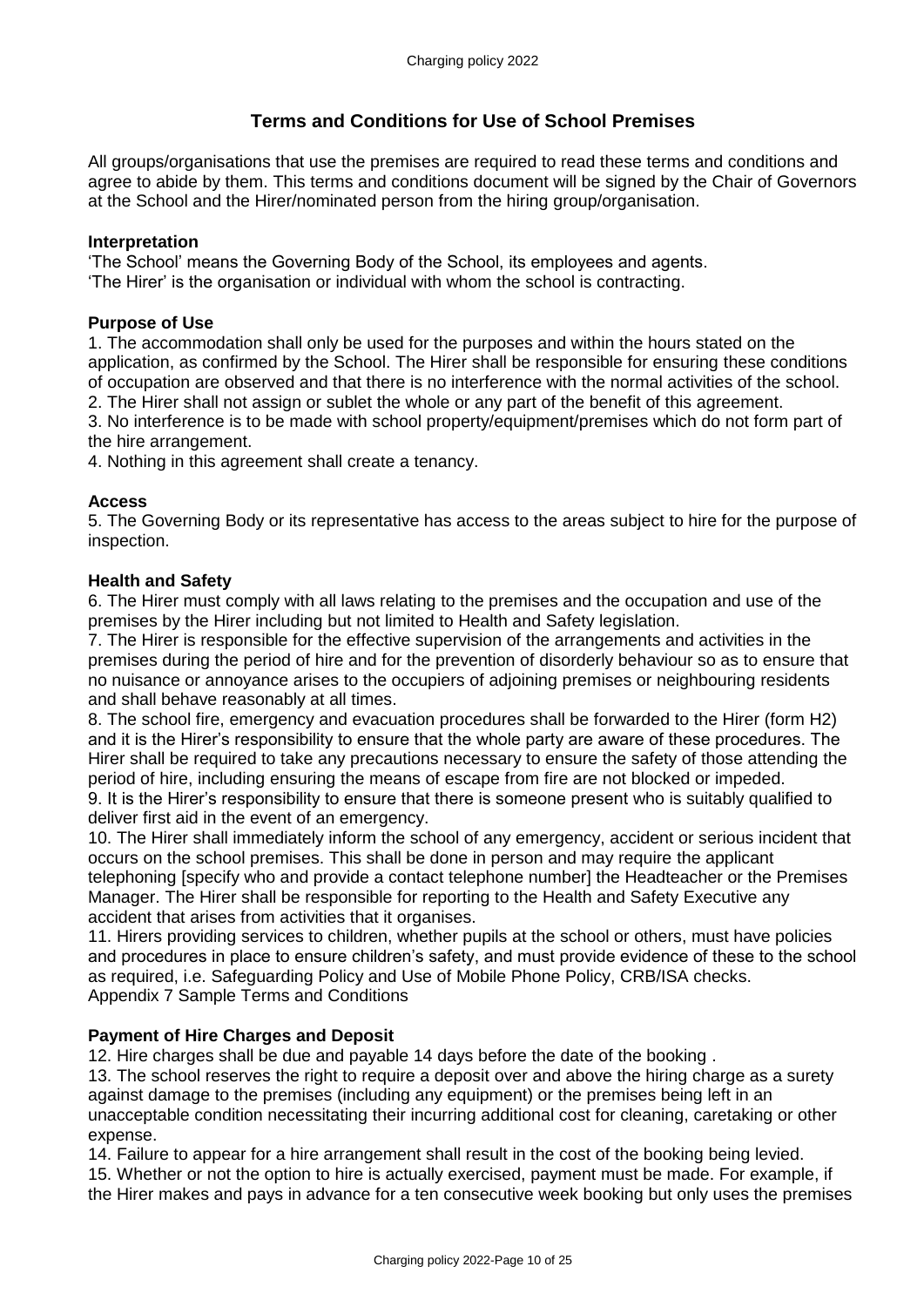for eight weeks, the full charge for ten evenings is payable. There shall be no refund unless the reason for cancellation is due to school commitments / out of the control of the user group.

### **Responsibility of the Hirer for Good Order and Safety**

16. The Hirer shall be responsible for any damage to the school property, equipment or buildings caused by them or their guests. The Hirer must report any such damage to the school immediately. The Hirer shall repay to the school, on demand, the cost of re-instating or replacing any part of the premises or any property on the premises which shall be damaged, destroyed, stolen or removed during the period of hire or prior or subsequent thereto if in relation to or by reason of the hiring. Any such costs will be in addition to the specified hire arrangements charges.

17. All preparatory and clearing away time must be accounted for in the period applied for. Should the booking overrun, the Hirer shall be charged at the hourly rate for every hour or part thereof over and above the agreed times.

18. The Hirer shall ensure that all accommodation is left in a clean and tidy condition at the end of the hire arrangement. Using litterbins and recycling facilities as appropriate will help this.

19. The Hirer must obtain express permission from the school to leave any equipment on the premises. Where permission is granted, the Hirer is responsible for any equipment they leave on the premises and shall ensure that such equipment is in good repair and after use, safely stowed away. Items no longer required by the Hirer, or deemed by the school/North Yorkshire County Council to be unsafe or beyond repair or else unsafely stored on the premises shall be promptly removed by the Hirer on demand. If such request is not complied with by the Hirer within 30 days, the items may be disposed of by the school/North Yorkshire County Council and the Hirer shall reimburse the school/North Yorkshire County Council for any expense incurred as a result.

20. The school shall not be responsible for any article brought or left in any part of the premises, or theft or loss of, or damage to vehicles parked in any car park provided.

21. The Hirer must ensure that all privately owned electrical equipment has a certificate of safety (Portable Appliance Test) from a qualified electrical engineer.

22. The Hirer shall comply with any reasonable instructions given by the Headteacher, premises Manager or other member of the school staff.

23. Alcohol is not allowed to be sold on the premises unless prior permission is given by the school and a licence obtained by the Hirer. Illegal drugs are not to be brought onto or consumed on the school premises.

24. There shall not be brought onto the premises anything of an inflammable, dangerous or noxious character.

25. Where the premises do not have a Public Entertainment Licence the Hirer shall be responsible for obtaining such a licence. Any fees for such licences are to be paid for by the Hirer.

26. The premises may not be used for games of chance, other than bingo, unless permission has been granted by the Governors in writing.

27. Smoking is not allowed on the school premises at any time.

28. Animals, other than Guide Dogs, are not permitted on the school premises without the prior written consent of the school.

29. The Hirer shall not make any alteration or addition to the premises and shall not affix any items to the premises.

### **Conditions of Hire Specific to the Sports Hall**

30. Outdoor footwear must not be worn in the sports hall. Non-marking footwear must be worn at all times.

31. No school games equipment may be used without permission. Any permitted use of sports or gymnasium equipment will be reliant upon an adult with recognised qualifications being personally in charge at all times of use.

32. The Hirer may bring their own equipment on to the premises at their own risk provided that it will not cause damage to the sports hall. The Governors reserve the right to inspect such equipment and to refuse to allow its use if, in the view of the Governors or the Head of PE, it constitutes a Health and Safety risk or a hazard to the fabric of the building.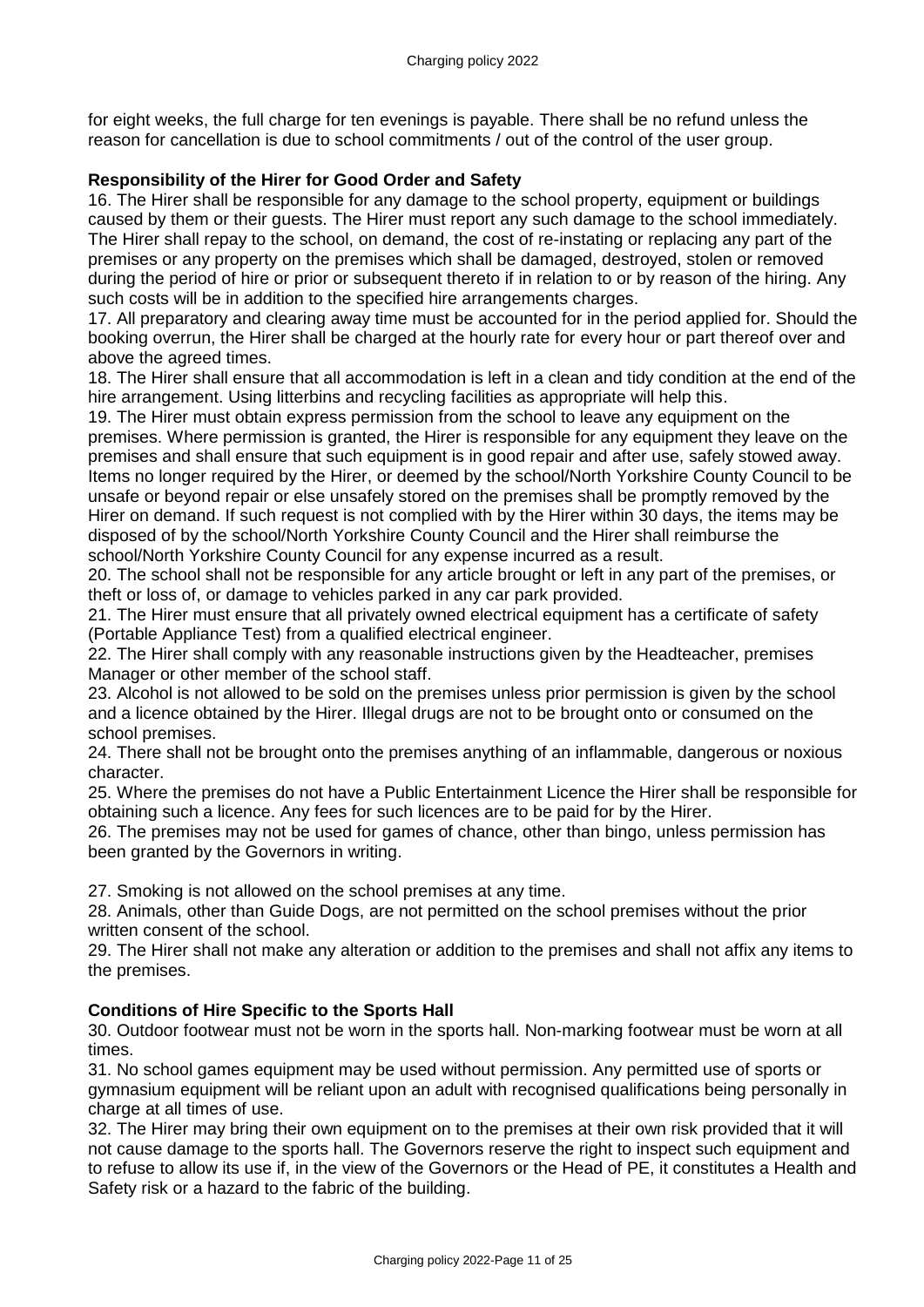33. Any costs incurred by the school in remedying any damage caused by the Hirer or by the use of their own equipment shall be recharged in full.

### **Conditions of Hire Specific to School Kitchens**

34. The use of any kitchen equipment is prohibited without prior consent of the school. In the case of consent being given, a member of the school's kitchen staff shall be present during the hire of the facility to ensure that the equipment is used appropriately.

35. The use by the Hirer of any food stocks held by the school for the provision of a school meal service is not permitted.

36. The Hirer has received all necessary food safety training as required by law.

37. The kitchen premises shall be left in a clean and hygienic condition after the hire.

38. Any costs incurred by the school in remedying any damage caused by the Hirer or by the use of their own equipment shall be recharged in full.

#### **Conditions of Hire Specific to Playing Fields during the Football/Rugby Season**

39. The length of time booked for the use of a pitch must include preparation time, full playing time including breaks in play for half time and time to clear the facilities.

40. During the football season, the condition of each pitch will be carefully monitored by the Headteacher so as to determine as early as possible whether a pitch can continue to be played. 41. The school shall ensure that pitches are marked out for the appropriate sport for which the facilities are being used and that all equipment such as goal posts conform to health and safety standards. The school shall ensure that the grass is at a suitable length for the sporting activity to take place.

42. The decision to cancel the use of a pitch, and so a hire arrangement, rests with the Headteacher and that decision shall be final and cannot be changed irrespective of the view of any referee. The Hirer will abide by the decision of the Headteacher and shall not permit their members to use the facilities once a cancellation has been notified. Any unauthorised use shall result in the termination of the hire arrangement agreement permanently.

### **Conditions of Hire Specific to Swimming Pools**

43. North Yorkshire County Council's safety requirements must be strictly complied with as laid out in forms H3 and H4.

### **Indemnity and Insurance**

44. North Yorkshire County Council and the school disclaim liability for injury or damage to persons or property upon its premises (so far as they are legally able to do so).

45. The Hirer agrees to indemnify North Yorkshire County Council, its employees and agents and the school against all actions, proceedings, claims, damages, awards or costs in respect of loss, damage, death or personal injury during the period of hire or before or after that time unless such death or injury occurs as a result of the negligence or breach of duty of North Yorkshire County Council, the school or their agents or employees.

46. The Hirer must be covered by a public liability insurance policy with a minimum limit of indemnity of £5 million including damage to the premises and its contents. It shall be necessary to produce documentary evidence of the cover when booking.

47. The Governing Body may at its discretion waive this requirement where the Hirer is an individual or small informal group of individuals (not using the school buildings for commercial or business purposes) who **do not** fall within the following definition and are not able to obtain public liability insurance:

- Members of any club, association or society which operates by subscription or entry fee;
- Any charity or individual organisation, carrying on business with a view to profit.

48. North Yorkshire County Council (Diocese or Trustees in the case of Voluntary Aided Schools) and the School shall maintain Public Liability insurance for third party injury and damage caused due to their negligence.

#### **Advertising**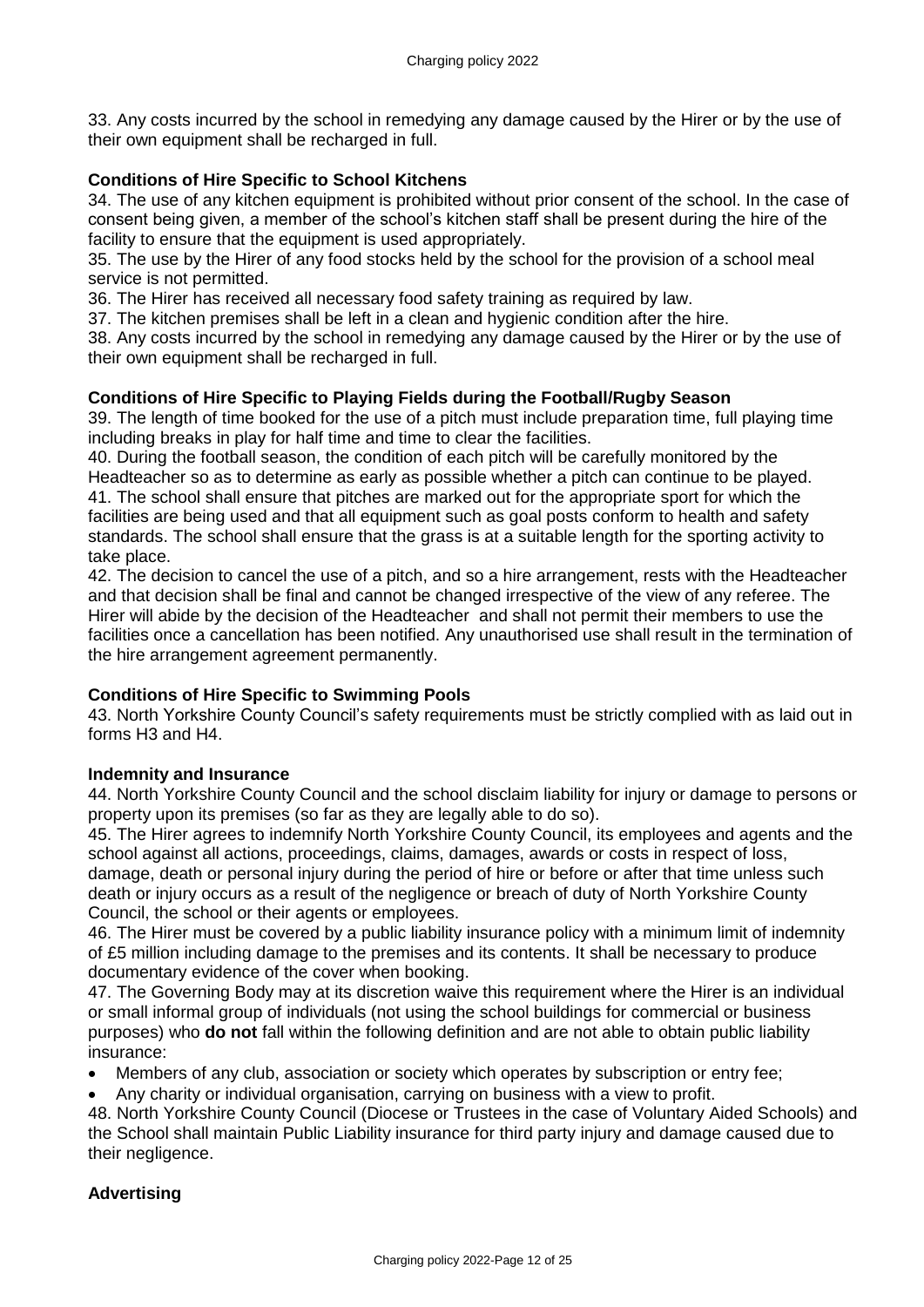49. No advertising shall be permitted except without the prior written consent of the school.

### **Video Recording**

50. No video recordings may be made unless prior permission has been obtained. The School must be satisfied that the proper approvals have been received by the Hirer from all of the appropriate authorities, organisations and companies before that permission can be granted.

#### **Cancellation**

51. The school reserves the right to cancel the booking at any time without notice and without assigning any reason, but will endeavour to give as much notice as possible. Neither North Yorkshire County Council nor the school will be liable for the provision of alternative accommodation or be liable for any compensatory payment. In such circumstances, the school shall refund any monies paid in respect of the hire arrangement so cancelled but shall not be responsible for any loss or expenditure whatsoever in relation to the hire arrangement which the Hirer may have incurred or be liable to pay. The school reserves the right to refuse any application for hire as it may deem fit, or withdraw permission for any hire arrangement at any time.

52. If the facilities/equipment hired are not fully available for the duration of the booking or if the booked activity is prevented from taking place due to circumstances that were not informed to the Hirer prior to commencement of the hire arrangement, the school shall refund the monies paid for that booking.

53. If the Hirer, after the acceptance of a confirmed booking, cancels their booking 10 or more working days before the date of the booking, the full fee and deposit shall be refunded to the Hirer. If less than 10 working days' notice is given, only 50% of deposit shall be returned. If less than 5 working days' notice is given by the Hirer, there shall be no refund of the deposit. The school can, at their own discretion, overrule these in exceptional circumstances.

54. The applicant shall complete all relevant paperwork in a true and accurate way. False information may lead to an application being terminated.

AGREED by the School and the Hirer on the date set out in the Hire Arrangements Contract letter …………………………………………………

Signed by The Headteacher of West Heslerton School

…………………………………………………

Signed:

Name:

Position :

Authorised signatory of: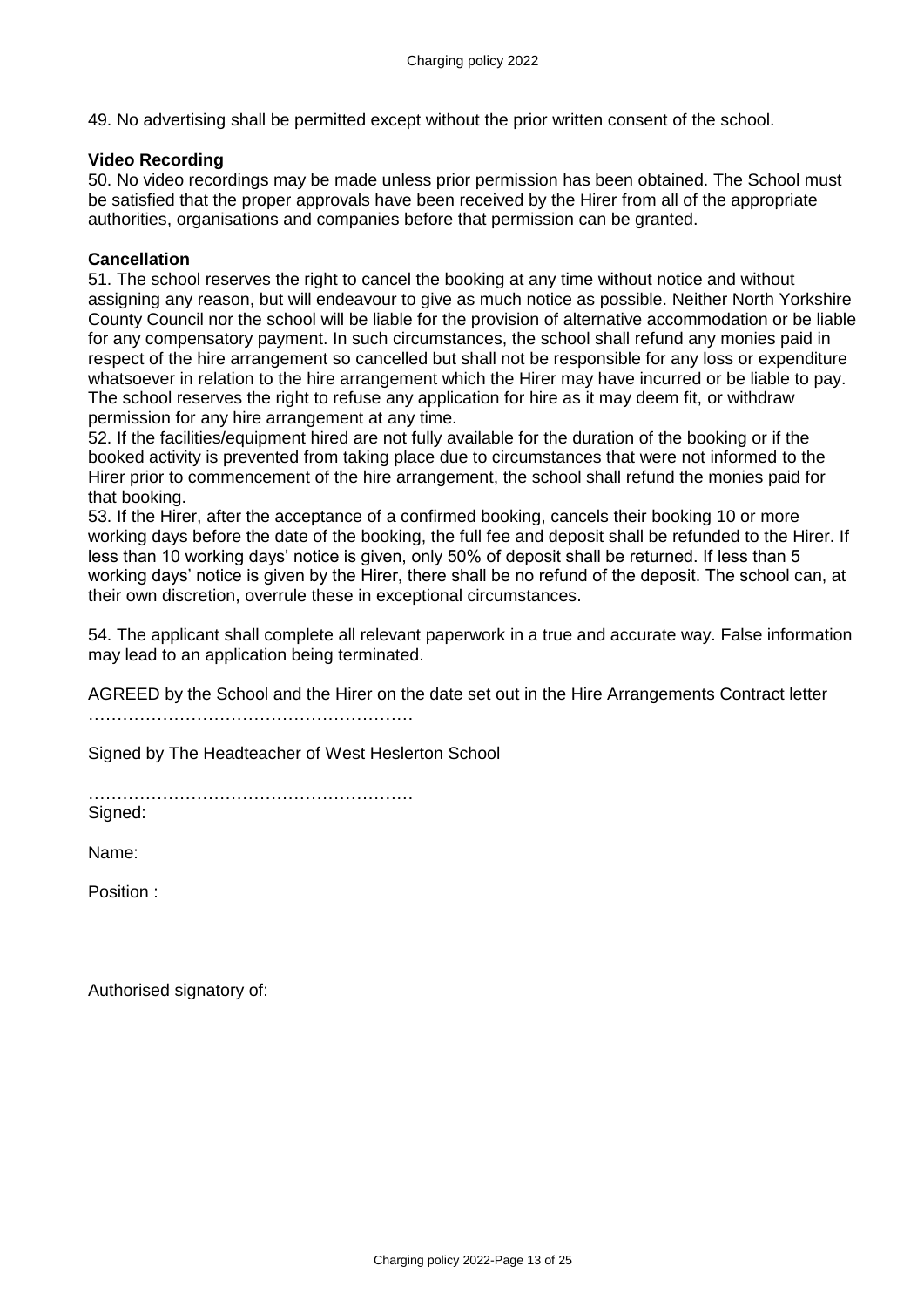#### **Hire Arrangements Checklist for Hirer** *.*

|                | Things to do                                                                                                                                                                                                                                 | $\sqrt{ }$ when done |
|----------------|----------------------------------------------------------------------------------------------------------------------------------------------------------------------------------------------------------------------------------------------|----------------------|
| 1              | Read through (i) the schedule of charges, (ii) the terms and<br>conditions of use and (iii) the application form                                                                                                                             |                      |
| 2              | Complete the application form and sign two copies of the<br><b>Terms and Conditions</b>                                                                                                                                                      |                      |
| 3              | Send the application form and one copy of the signed Terms<br>and Conditions to school to formally request a booking                                                                                                                         |                      |
| $\overline{4}$ | School notifies you that the booking is available or not and<br>sends an invoice                                                                                                                                                             |                      |
| 5              | Complete risk assessment of activity (including CRB forms<br>and ISA Registration if working with children) licences etc                                                                                                                     |                      |
| 6              | Send in risk assessment, CRB forms, copy of licences<br>required, copy of insurance documents* and payment of<br>invoice (*Where appropriate include proof of Public Liability<br>insurance with a minimum Limit of Indemnity of £5 million) |                      |
| $\overline{7}$ | Attend induction into fire procedures                                                                                                                                                                                                        |                      |
| 8              | Inform attendees of fire procedures and terms and conditions<br>of use                                                                                                                                                                       |                      |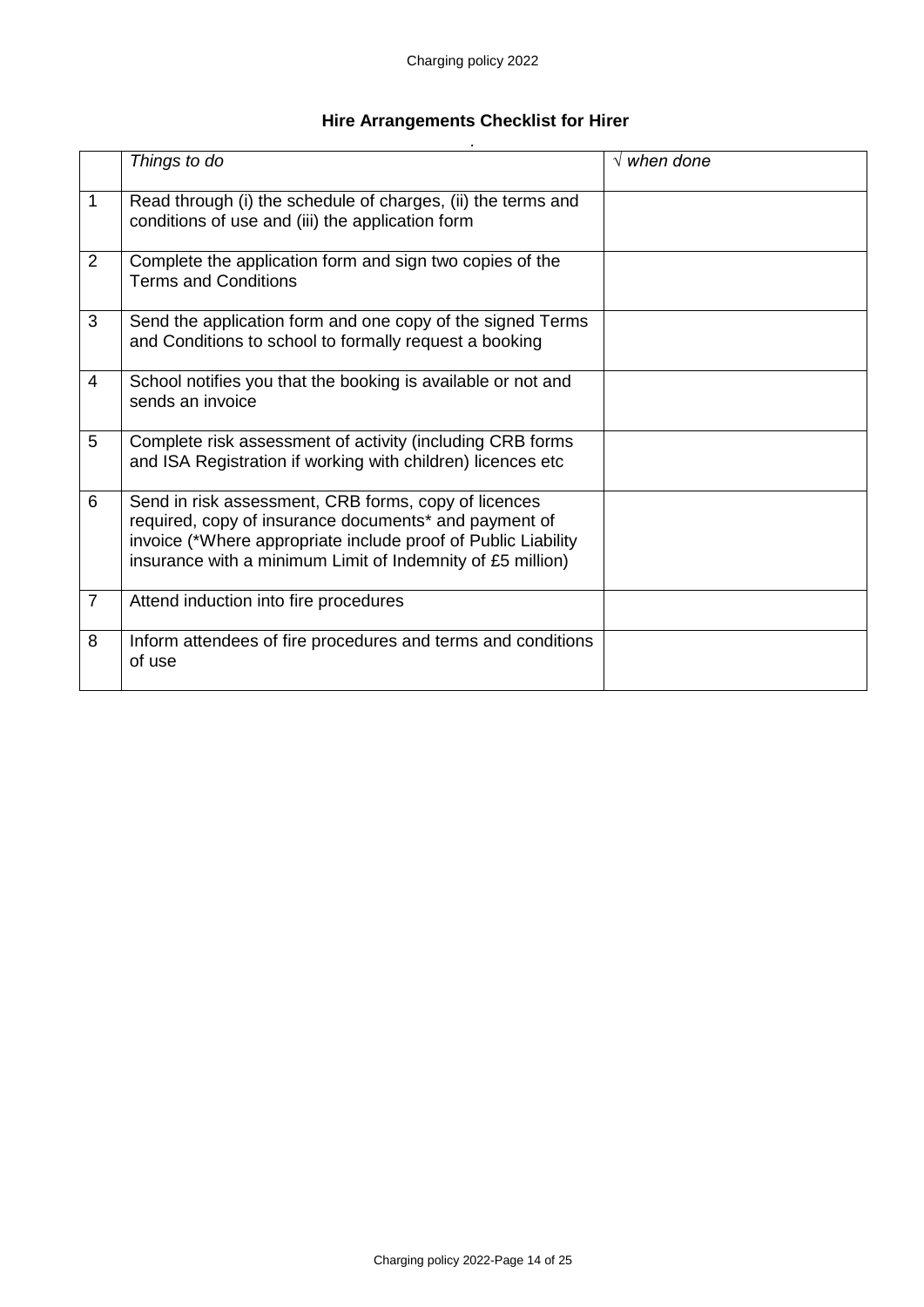# **West Heslerton CE Hire Arrangements Contract for one off booking**

[Insert Hirer's name and address]

Dear [insert name]

The Governing Body has approved your application for the use of the premises of the above named school on the [insert date] between the hours [insert start time] to [insert end time]. This use is for  $I$ insert nature / name of eventl.

The facilities which you have permission to use are:

- [list all accommodation including access to toilets, kitchen, first aid, reception, etc as appropriate]
- [list all equipment]

All other facilities and equipment are not to be used without prior permission.

These special arrangements apply [insert any special requirements relating to setting out the room, caretaking, cleaning, etc]

Your use of the premises will be subject to the terms and conditions of use already provided.

You will find enclosed with this letter an invoice for the hire of the premises. Payment terms are [insert details].

Yours faithfully

Headteacher on behalf of the Governing Body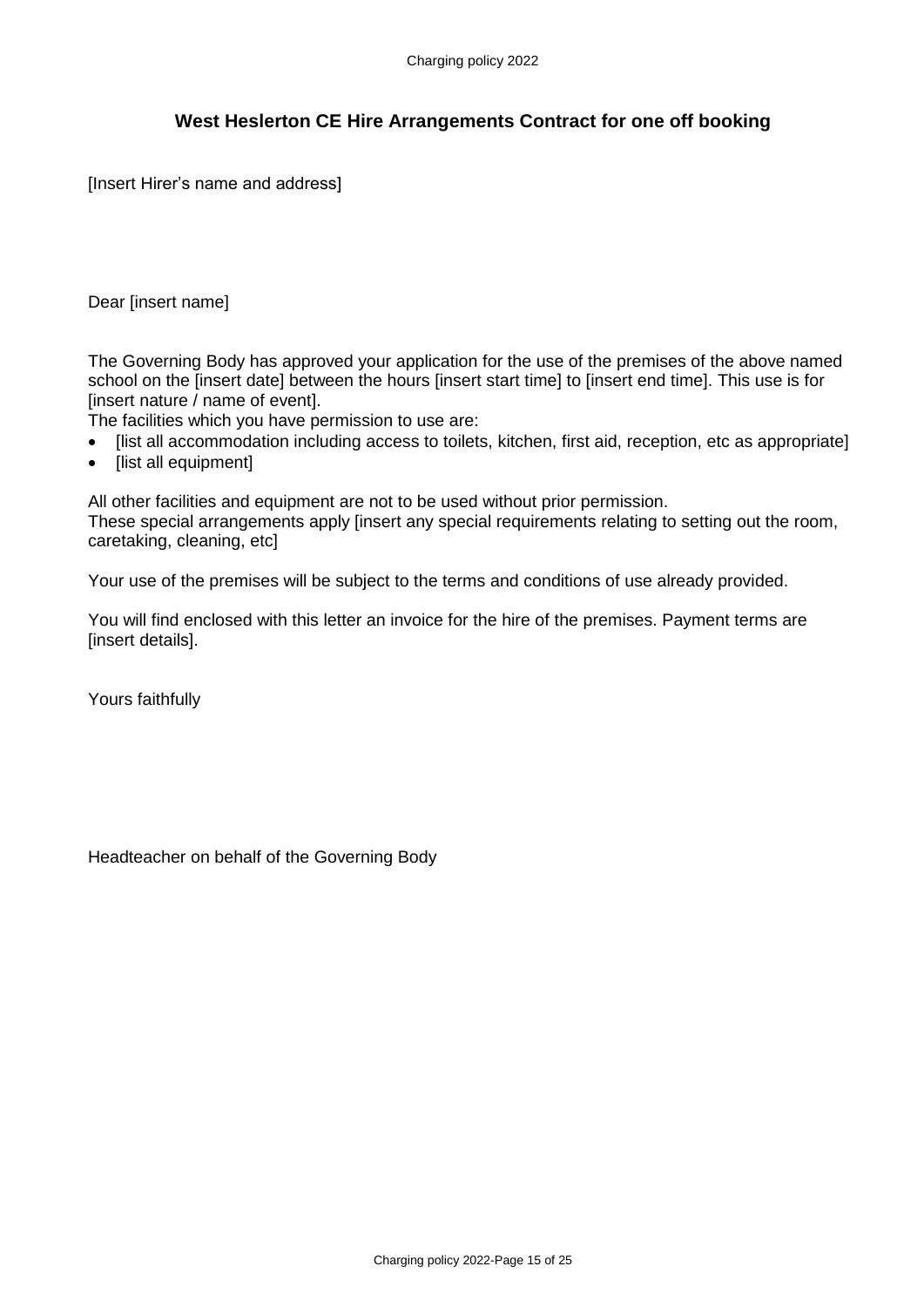# **West Heslerton CE Hire Arrangements Contract for block booking**

[Insert Hirer's name and address]

#### Dear [insert name]

The Governing Body has approved your application for the use of the premises of the above named school on [insert day of the week] evening commencing [insert date] for [insert number of weeks] between the hours [insert start time] to [insert end time]. This use is for [insert nature / name of event].

The facilities which you have permission to use are:

- Ilist all accommodation including access to toilets, kitchen, first aid, reception, etc as appropriate]
- [list all equipment]

All other facilities and equipment are not to be used without prior permission.

These special arrangements apply [insert any special requirements relating to setting out the room, caretaking, cleaning, etc]

Your use of the premises will be subject to the terms and conditions of use already provided.

You will find enclosed with this letter an invoice for the hire of the premises. Payment terms are *<u>Iinsert</u>* detailsl.

Yours faithfully

Headteacher on behalf of the Governing Bod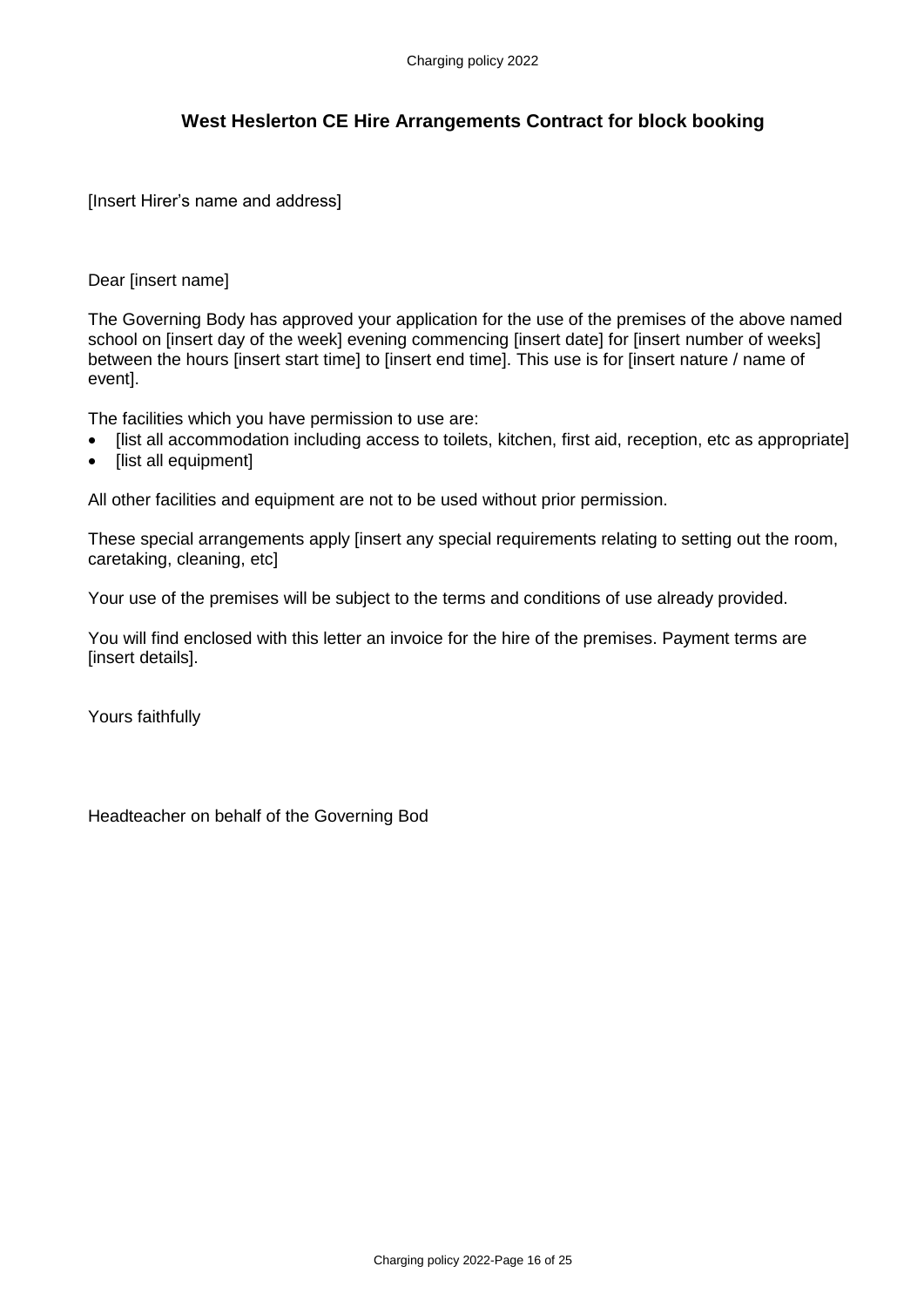# **West Heslerton CE Hire Arrangements Checklist for School Staff**

**Hirer: \_\_\_\_\_\_\_\_\_\_\_\_\_\_\_\_\_\_\_\_\_\_\_\_\_\_\_\_\_\_\_\_\_\_\_\_\_\_\_\_\_\_\_\_\_\_\_\_\_\_\_\_\_\_\_\_**

| Procedure                                                                                                                               | Date | Initials |
|-----------------------------------------------------------------------------------------------------------------------------------------|------|----------|
| Governors have Hire Arrangements Policy in place                                                                                        |      |          |
| Send hire arrangements pack to enquirer (pack to include schedule of<br>charges, terms and conditions of use and application form etc)  |      |          |
| Completed application form and signed Terms and Conditions received<br>by school                                                        |      |          |
| Assess suitability of activity                                                                                                          |      |          |
| Intended use meets with the Hire Arrangements Policy                                                                                    |      |          |
| Check availability of premises / equipment                                                                                              |      |          |
| Hirer has necessary Liability insurance or fits the definition to be<br>covered under the Council's contingency Hirer's Liability cover |      |          |
| School completes draft risk assessment for activity and ensure all risks<br>can be covered                                              |      |          |
| Check availability of caretaker and agree booking with them                                                                             |      |          |
| Calculate cost of hire                                                                                                                  |      |          |
| Take up references (where appropriate)                                                                                                  |      |          |
| View copies of the Child Protection Policy, CRB checks and safe                                                                         |      |          |
| recruitment procedures (as appropriate) for all organisations providing<br>services to children                                         |      |          |
| Book hire arrangement into diary with Hirer's name and contact<br>number                                                                |      |          |
| Send confirmation of booking and invoice                                                                                                |      |          |
| Deposit / payment received                                                                                                              |      |          |
| See completed risk assessment for activity from Hirer and ensure all                                                                    |      |          |
| risks are covered                                                                                                                       |      |          |
| Issue receipt for payment                                                                                                               |      |          |
| Induct lessee into fire procedures etc                                                                                                  |      |          |
| Re-check booking in diary, arrangements with caretaking staff and                                                                       |      |          |
| others where appropriate                                                                                                                |      |          |
| Check that payment appears on the school's bank account and record                                                                      |      |          |
| separately on the schools finance system                                                                                                |      |          |

Notes: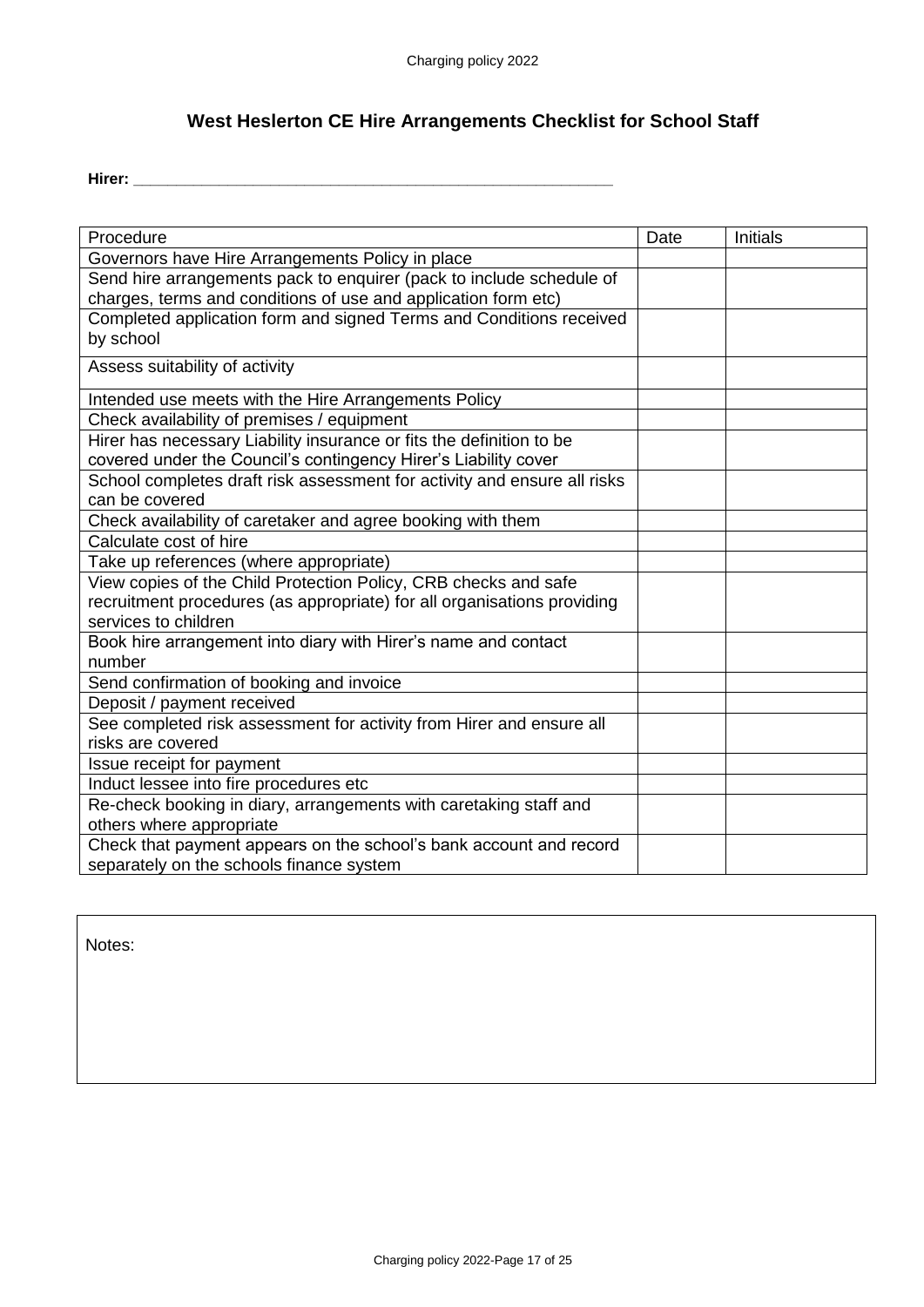# **FORMS**

| H1             | Application for Hire of Educational<br>Premises of Grounds (including<br>kitchens)  |
|----------------|-------------------------------------------------------------------------------------|
| H <sub>2</sub> | Information and Instructions to<br>Organisers of Events held on Council<br>Property |
| H <sub>3</sub> | Application for Hire of School<br><b>Swimming Pools</b>                             |
| H4             | Conditions of Hire of School Swimming<br>Pools                                      |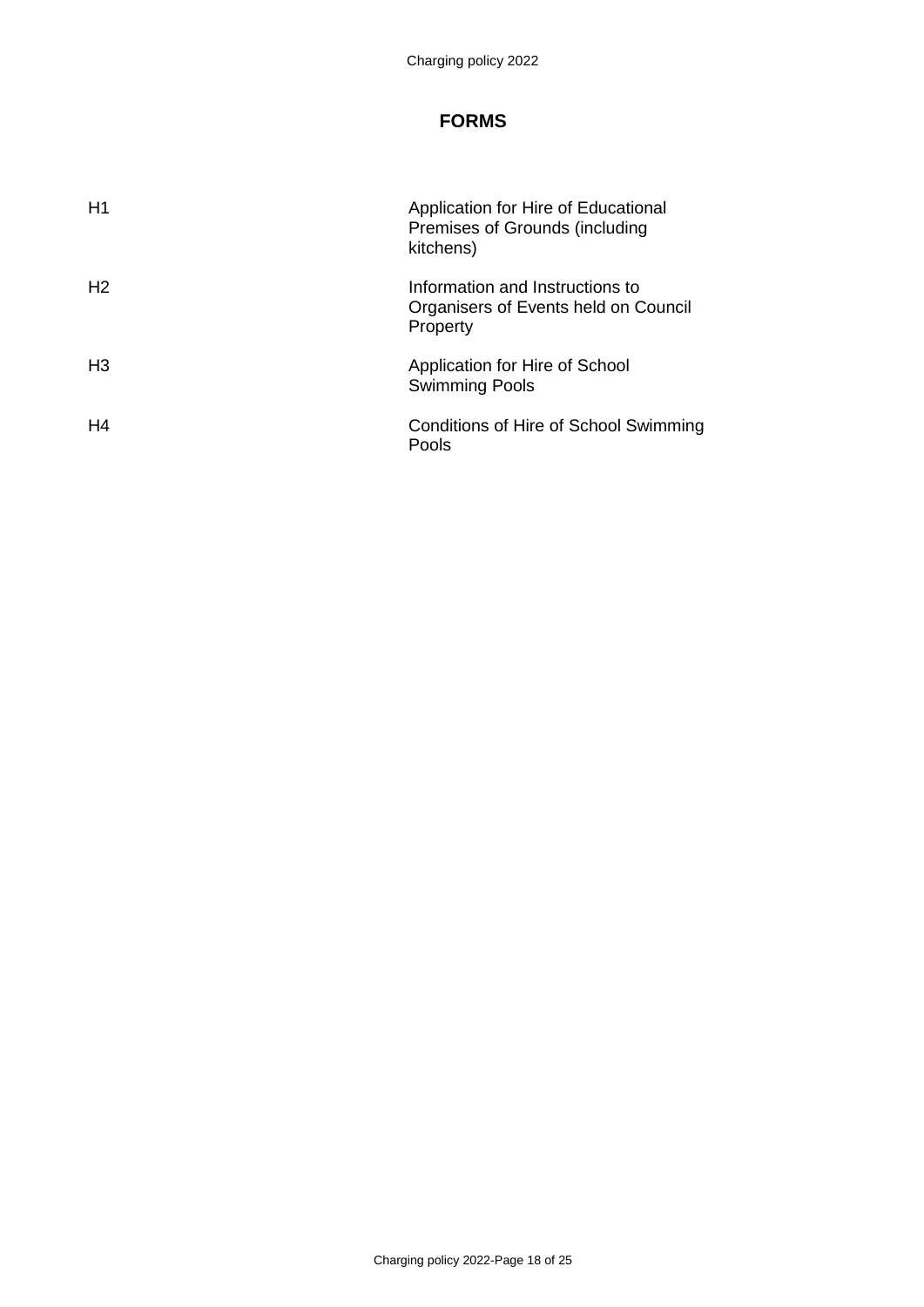# **NORTH YORKSHIRE COUNTY COUNCIL, CHILDREN & YOUNG PEOPLE'S SERVICE**

# **APPLICATION FOR HIRE OF EDUCATIONAL PREMISES OR GROUNDS (including Kitchens)**

**TO BE COMPLETED IN CAPITAL LETTERS & RETURNED TO THE HEADTEACHER AT LEAST 3 WEEKS BEFORE THE PROPOSED HIRE ARRANGEMENT DATE** 

**School......................................................................................................................................** 

### **APPLICANT'S DETAILS**

**DETAILS OF HIRE ARRANGEMENT** (each separate hire arrangement, not block booking, requires a separate form)

4. Purpose for which hire arrangement is requested ……………................................................ 5. Date(s) and time(s) of proposed hire arrangement (not exceeding one school term; a separate form is required for each term):

6. Dates and times of proposed letting:

| Day | Commencement<br>Date. | End Date | No of<br>שa∨s | From am/pm | To am/pm |
|-----|-----------------------|----------|---------------|------------|----------|
|     |                       |          |               |            |          |

7. Specify which rooms/facilities/equipment are required:

| Accommodation requested (specify) |                                      |                 |  |  |  |  |
|-----------------------------------|--------------------------------------|-----------------|--|--|--|--|
|                                   |                                      |                 |  |  |  |  |
| <b>Internal Facilities</b>        |                                      |                 |  |  |  |  |
| Hall                              | <b>Sports Hall</b>                   | Gymnasium       |  |  |  |  |
|                                   |                                      |                 |  |  |  |  |
| Drama Studio                      |                                      |                 |  |  |  |  |
|                                   | Swimming Pool                        | Conference Room |  |  |  |  |
| Classroom                         | Details:                             |                 |  |  |  |  |
| Other                             | Details:                             |                 |  |  |  |  |
| <b>Externa</b> ; Facilities       |                                      |                 |  |  |  |  |
| <b>Tennis Courts</b>              | Car Park<br>Playground               |                 |  |  |  |  |
|                                   |                                      |                 |  |  |  |  |
| <b>Pitches</b>                    | Specify Football/Hocky/Rugby/Cricket |                 |  |  |  |  |
|                                   |                                      |                 |  |  |  |  |

Equipment required

8. I/we\* agree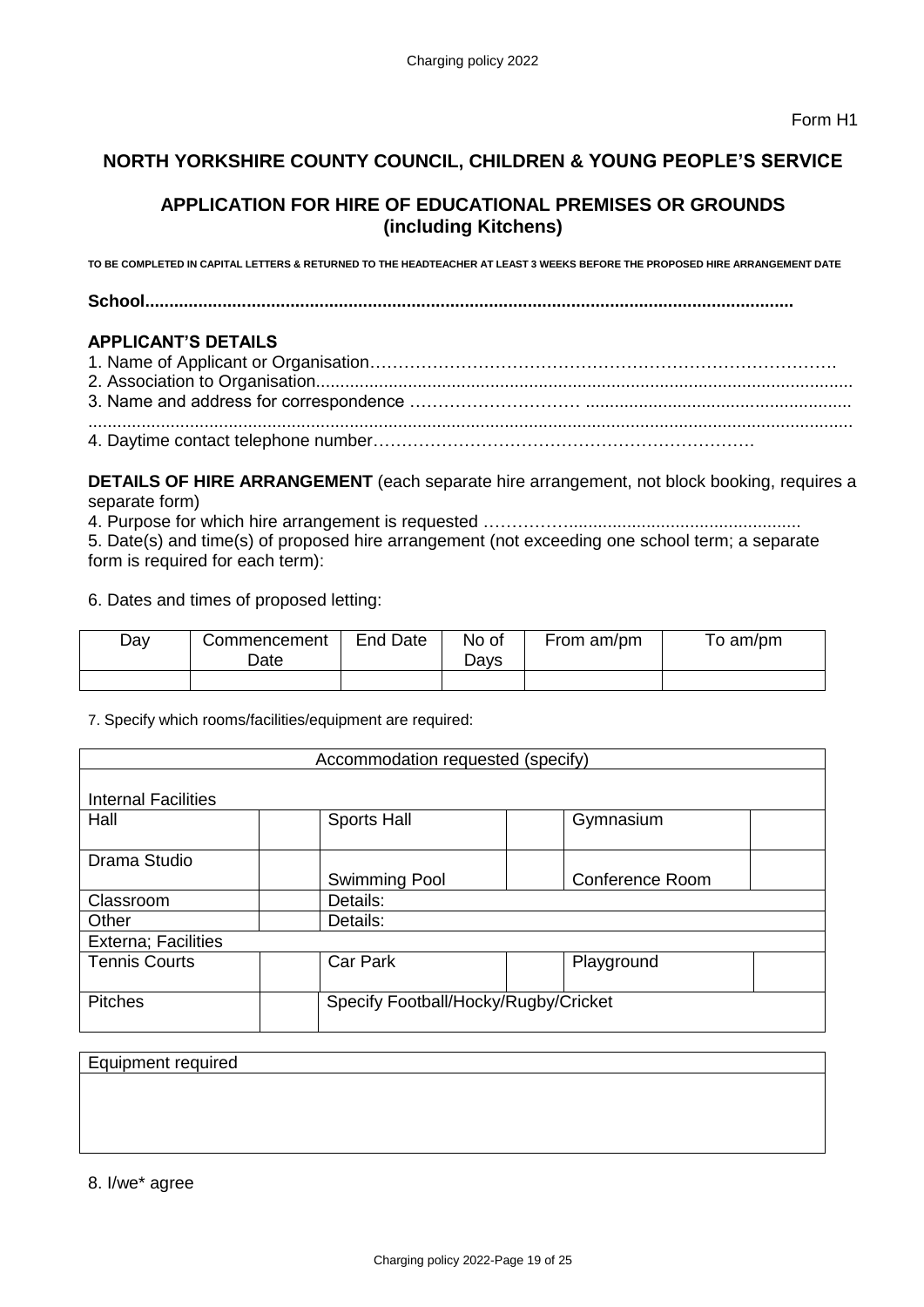| (i) to provide all necessary documentation as requested by the Governing Body<br>including proof of insurance<br>(ii) to pay the Governor's charge on demand<br>(iii) to indemnify the School and North Yorkshire County Council against any liability<br>whatsoever which may arise out of the hire of the premises<br>(iii) that use of accommodation shall be in accordance with the terms and conditions of hire (supplied<br>separately) |  |  |  |  |  |  |
|-----------------------------------------------------------------------------------------------------------------------------------------------------------------------------------------------------------------------------------------------------------------------------------------------------------------------------------------------------------------------------------------------------------------------------------------------|--|--|--|--|--|--|
|                                                                                                                                                                                                                                                                                                                                                                                                                                               |  |  |  |  |  |  |
| * Delete as appropriate                                                                                                                                                                                                                                                                                                                                                                                                                       |  |  |  |  |  |  |
| 9. FOR SCHOOL USE:                                                                                                                                                                                                                                                                                                                                                                                                                            |  |  |  |  |  |  |
|                                                                                                                                                                                                                                                                                                                                                                                                                                               |  |  |  |  |  |  |
| Approved Yes / No*<br>Reason why application was unsuccessful                                                                                                                                                                                                                                                                                                                                                                                 |  |  |  |  |  |  |
| Costing of Hire                                                                                                                                                                                                                                                                                                                                                                                                                               |  |  |  |  |  |  |
| £ per hour<br>No Day<br>£<br>Item<br><b>No</b><br>p<br><b>Hours</b>                                                                                                                                                                                                                                                                                                                                                                           |  |  |  |  |  |  |
|                                                                                                                                                                                                                                                                                                                                                                                                                                               |  |  |  |  |  |  |

Total Cost to be invoiced

| Deposit Required |  |
|------------------|--|
| Invoice Number.  |  |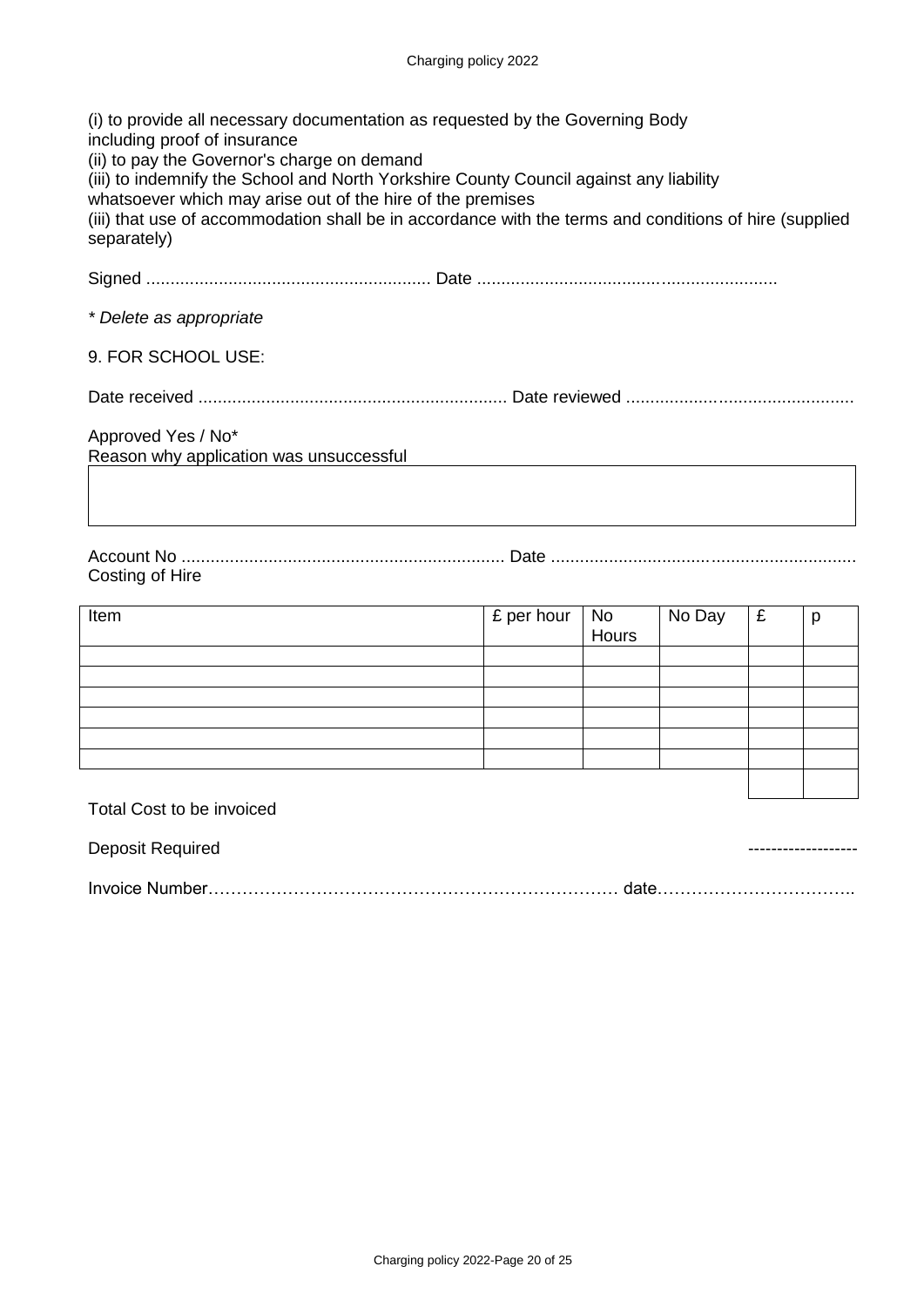# **NORTH YORKSHIRE COUNTY COUNCIL WEST HESLERTON CE SCHOOL**

### **Information and Instructions to Organisers of Events held on Council Property**

Under the Health and Safety at Work etc Act 1974 the County Council is required to provide you with the following information.

- 3. The nearest telephone is located ............................................................................................
- 4. The Caretaker's telephone number is .....................................................................................
- 5. The telephone number of the Officer in Charge is ..................................................................
- 6. The First Aid Box is located ....................................................................................................
- 7. Potential Health and Safety Hazards ......................................................................................

# **Instructions to Organisers**

- 1. In the event of fire *immediately* dial 999 for Fire Brigade.
- 2. *Evacuate* all your party from the area to a safe place. Check your register, await Fire Brigade.
- 3. *Immediately* thereafter telephone Caretaker and/or Officer in Charge.

4. *In the event of an accident* - follow First Aid procedures, if *serious* telephone 999 for Ambulance.

5. *Immediately* thereafter telephone Officer in Charge (inform Caretaker if on the premises). All accidents must be reported.

6. Obtain names and addresses of at least two witnesses where possible.

7. If accident has occurred whilst utilising the Council's equipment do not move or touch the equipment until a Council representative has examined it.

# **Notes to Organisers**

1. The area allocated to you must be reached by the most direct route from the access point indicated, and members of your party must not enter other rooms or areas, other than to utilise cloakroom or toilet facilities.

2. In the event that the Council has agreed to permit the use of facilities for the purpose of preparing beverages or food, only such equipment shall be used as is necessary for the preparation of these, and the activity must be under the supervision of the organiser or some other responsible person.

3. Any equipment made available must be used strictly in accordance with standard practice and under the supervision of the Organiser.

4. Organisers are reminded that the responsibility for the safety of their party rests with the Authority and with the Organiser jointly.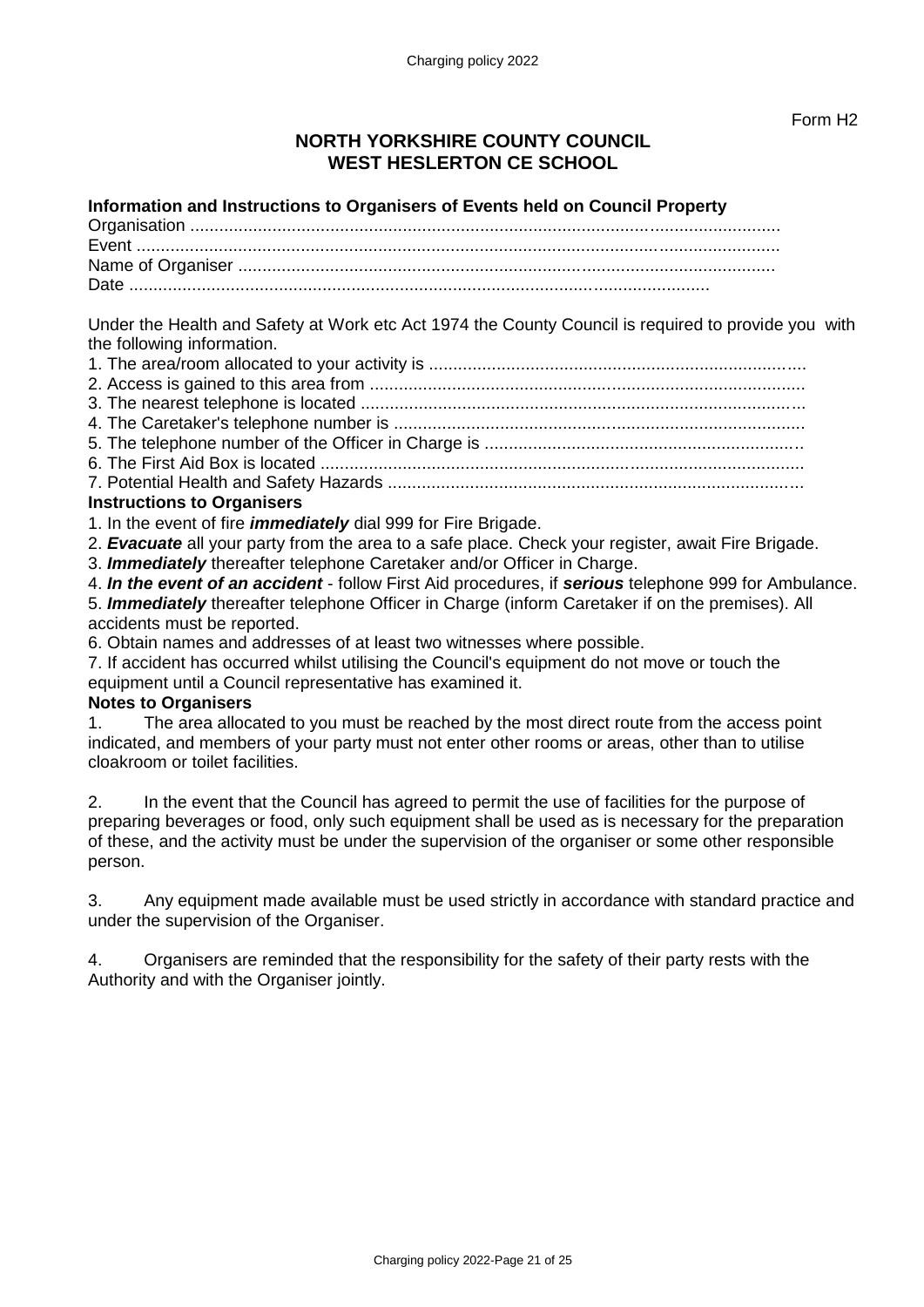# **NORTH YORKSHIRE COUNTY COUNCIL Application for Hire of School Swimming Pools**

The following must be completed by the intended hirer's and attached to Form H1. Conditions of the hire arrangement are detailed on Form H1, H3 and H4.

|   | (i.e. general swimming sub aqua, canoeing, water polo etc)                                                                                                                                              |                    |  |  |  |  |
|---|---------------------------------------------------------------------------------------------------------------------------------------------------------------------------------------------------------|--------------------|--|--|--|--|
|   |                                                                                                                                                                                                         |                    |  |  |  |  |
|   | (i.e. flippers, snorkels)                                                                                                                                                                               |                    |  |  |  |  |
|   |                                                                                                                                                                                                         |                    |  |  |  |  |
|   |                                                                                                                                                                                                         |                    |  |  |  |  |
|   |                                                                                                                                                                                                         |                    |  |  |  |  |
| 6 |                                                                                                                                                                                                         |                    |  |  |  |  |
|   | To be completed by Life Saver to be present at hire arrangement                                                                                                                                         |                    |  |  |  |  |
|   |                                                                                                                                                                                                         |                    |  |  |  |  |
|   | 1. What lifesaving qualifications do you hold?                                                                                                                                                          |                    |  |  |  |  |
|   | 2. Date of this Award<br>See overleaf for qualifications required. Proof must be provided (eg certificate of award)                                                                                     |                    |  |  |  |  |
|   | 3. Can you dive to the bottom of the deepest part of the Pool and rescue a bather?                                                                                                                      | Yes/<br><b>No</b>  |  |  |  |  |
|   | 4. Have you been trained in Expired Air (Mouth to Mouth) and External Cardiac<br>Compression/Massage?                                                                                                   | Yes/<br><b>No</b>  |  |  |  |  |
|   | 5. Have you suffered any illness or disability recently which may impair your capability<br>to rescue a bather from the <b>bottom of the deepest part of the pool?</b> If YES, provide<br>details below | Yes /<br><b>No</b> |  |  |  |  |
|   | If more than 2 life savers are to be present, a separate form must be completed by each.                                                                                                                |                    |  |  |  |  |

| <b>Headteacher's Use (Lifesaver's Qualification)</b> |                              | <b>Proof Verified</b>    |
|------------------------------------------------------|------------------------------|--------------------------|
| Check ratio of supervision is adequate               | Hire Arrangement<br>Approved | Hire Arrangement Refused |

# **THIS FORM MUST BE RETAINED AT SCHOOL FOR 3 YEARS FOR INFORMATION PURPOSES**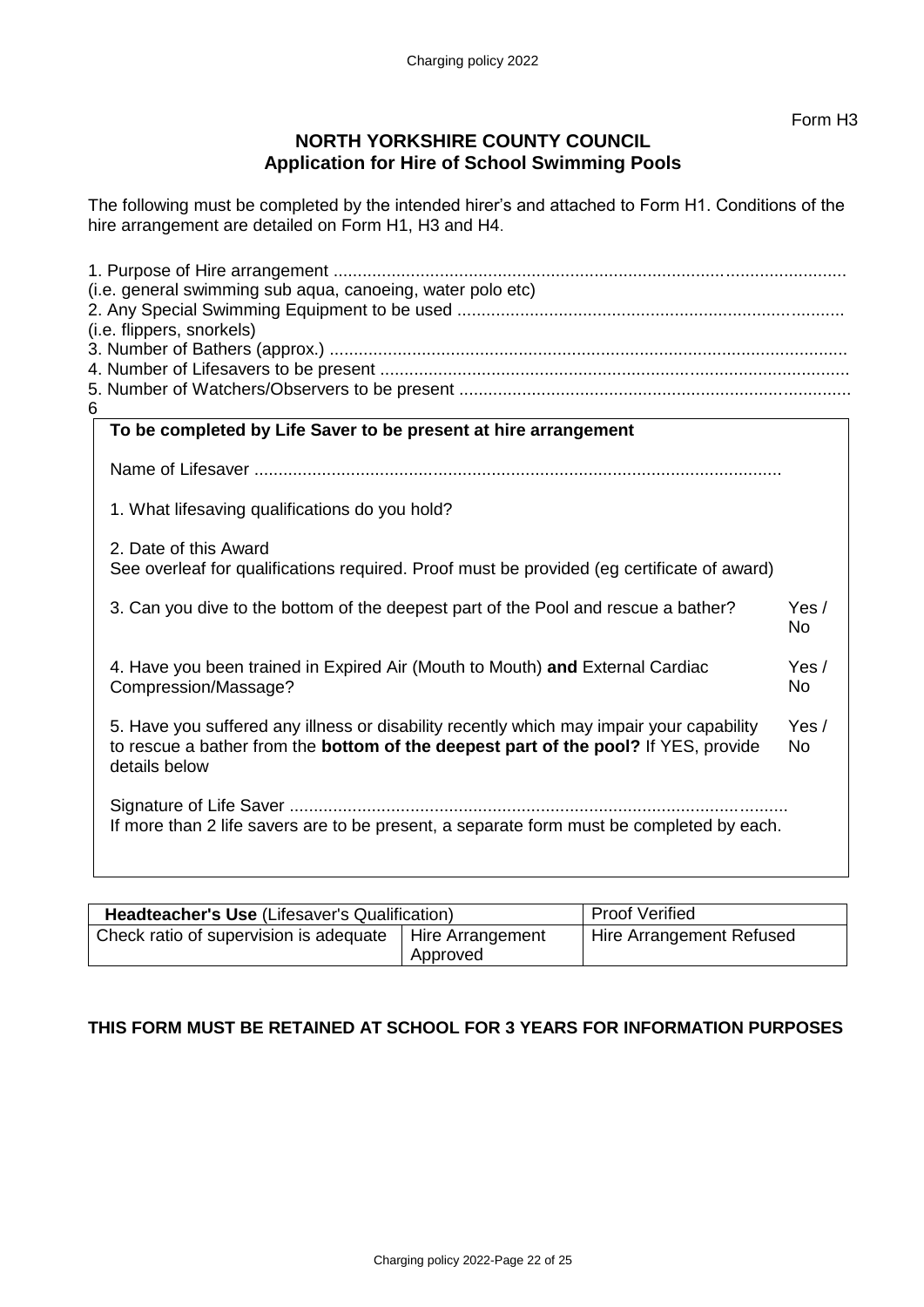# **RECOGNISED LIFE SAVING QUALIFICATIONS FOR HIRERS OF SWIMMING POOLS**

### **Recognised Life Saving Qualifications for Hirers of Swimming Pools**:-

*National Pool Lifeguard Qualification* 

- Issued by Royal Life Saving Society UK
- Valid for 24 months from date of qualification
- Includes training in cardiopulmonary resuscitation (CPR)
- Suitable for all pools
- Suitable for programmed activities (i.e. swimming lessons) and non-programmed or "free" activities (i.e. leisure use of the pool)

### *Rescue Test for Teachers and Coaches of Swimming*

- Issued by Royal Life Saving Society UK
- Valid for 24 months from date of assessment
- Includes training in CPR skills
- Suitable for all pools
- Suitable for programmed activities (i.e. swimming lessons)

### *Bronze (General) Award*

- Issued by Royal Life Saving Society UK
- Valid for 24 months from date of qualification
- Requires additional proof of CPR skills (see below)
- Suitable for all pools
- Suitable for programmed activities (i.e. swimming lessons) and non-programmed or "free" activities (ie leisure use of the pool)
- Requires the Hirer to be trained by the school in the Pool Safety Operating Procedures

### *Pool Attendants Award*

- Issued by Royal Life Saving Society UK
- Due to become available in Summer 2000
- Valid for 24 months from date of assessment
- Requires additional proof of CPR skills (see below)
- Suitable for smaller pools only (i.e. water depth less than 1.2 metres *and* pool water area less than 170 square metres)
- Suitable for programmed activities (i.e. swimming lessons) and non-programmed or "free" activities (i.e. leisure use of the pool)

### *Additional Proof of Cardiopulmonary Resuscitation*

| Life Support Level 3<br>First aid award or letter of competence<br>$\bullet$ | Royal Life Saving Society UK<br>St John Ambulance<br><b>British Red Cross</b><br>St Andrew's Ambulance Association<br><b>Fire and Rescue Service</b><br><b>Ambulance Service</b> |
|------------------------------------------------------------------------------|----------------------------------------------------------------------------------------------------------------------------------------------------------------------------------|
|------------------------------------------------------------------------------|----------------------------------------------------------------------------------------------------------------------------------------------------------------------------------|

**If a Lifesaver holds a qualification which is not listed above, the Headteacher must consult the PE Adviser or Health and Safety Risk Manager** *before* **permission to use the pool is granted**